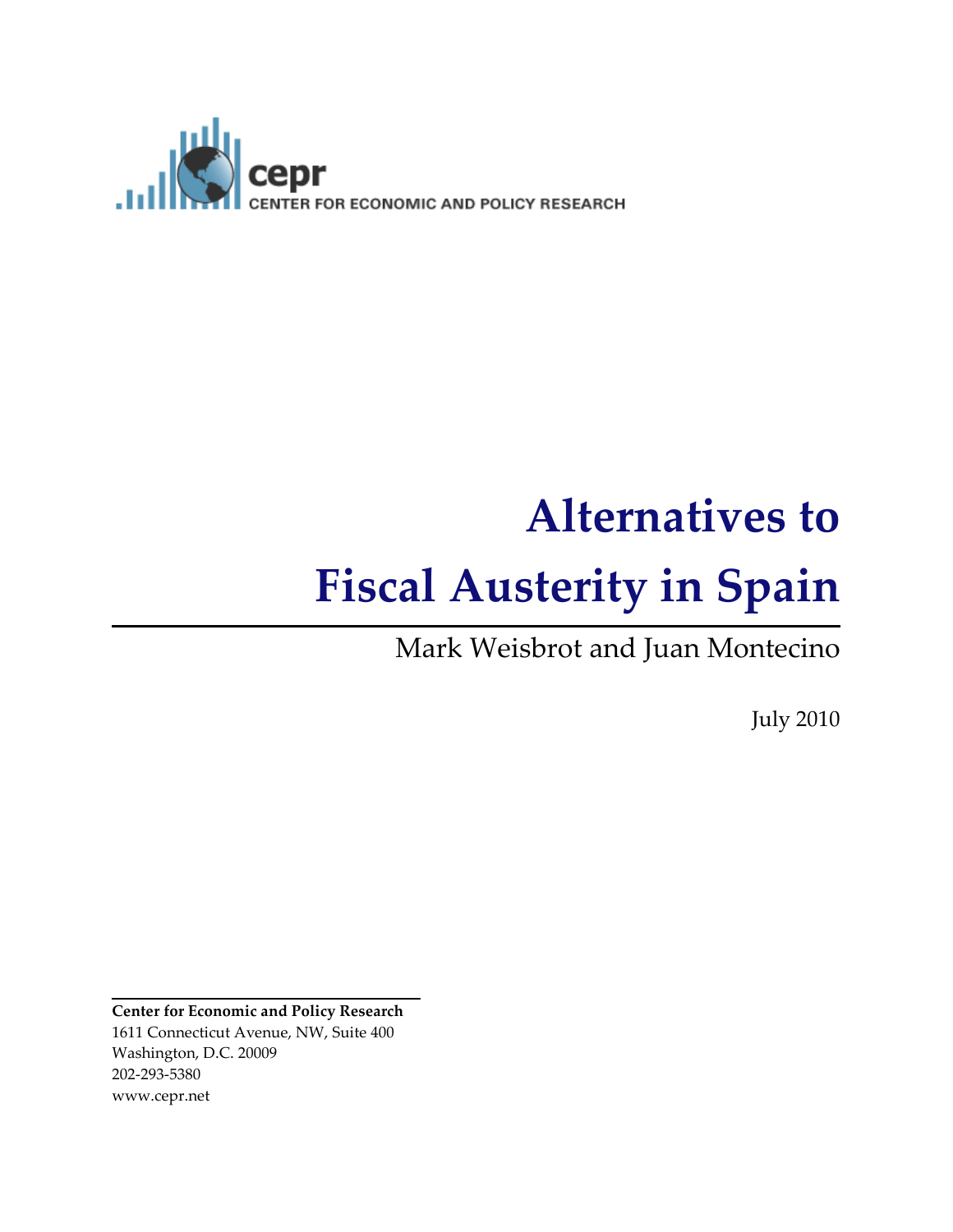# Contents

#### Acknowledgements

The authors thank Dean Baker and John Schmitt for helpful comments and David Rosnick and Jake Johnston for helpful comments and research assistance.

#### **About the Authors**

Mark Weisbrot is an economist and Co-director of the Center for Economic and Policy Research in Washington, D.C. Juan Montecino is a Research Assistant at CEPR.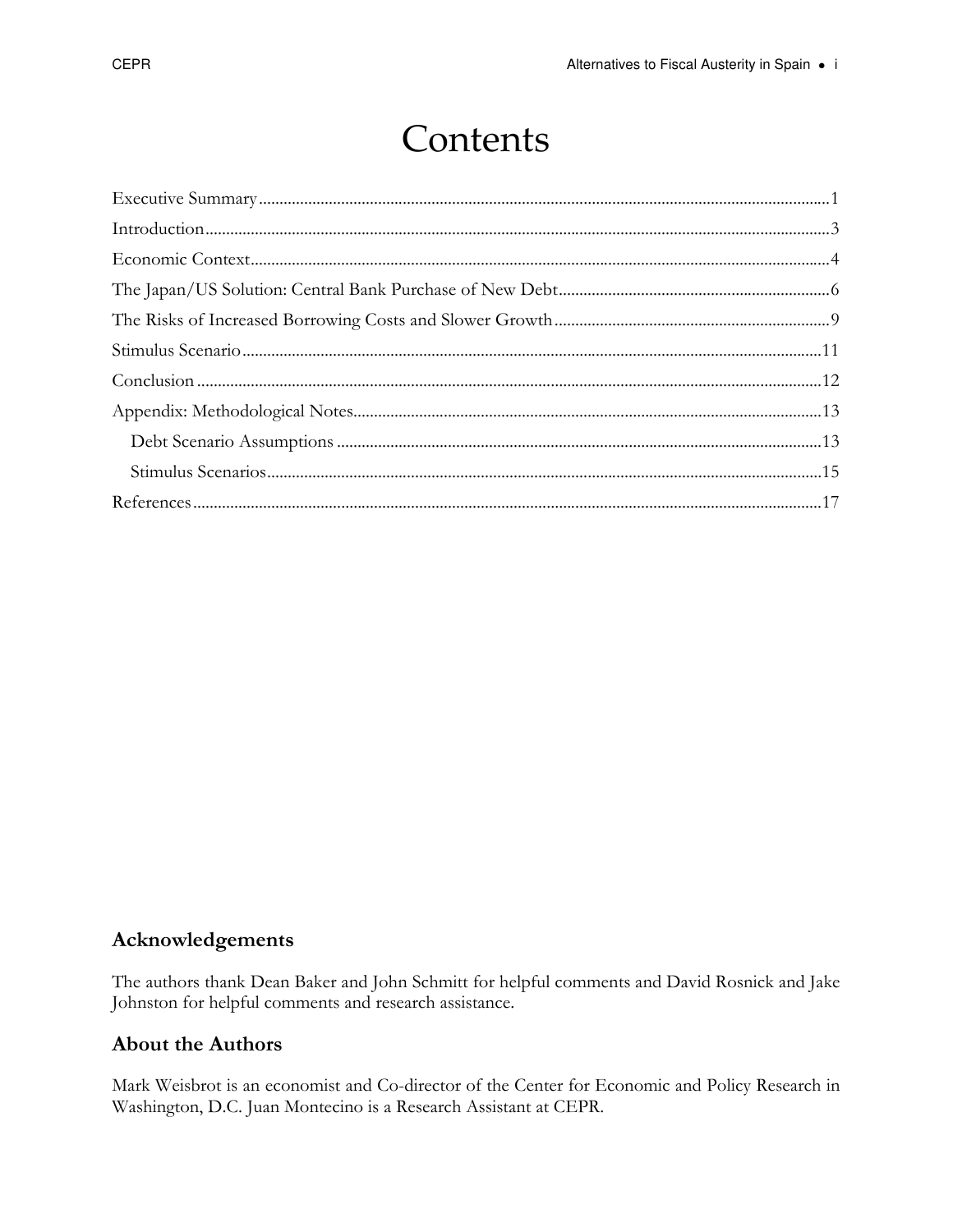# Executive Summary

This paper looks at the planned austerity measures in Spain, the rationale for the spending cuts and tax increases, likely outcomes for future debt-to-GDP ratios, and the probable results of alternative policies.

It is widely believed that Spain got into trouble because of the over-expansion of government spending. However, during the economic expansion from 2000-2007, the gross debt-to-GDP ratio declined sharply, from 59.3 to 36.2 percent of GDP. In 2009, interest payments on Spain's debt were just 1.8 percent of GDP, a modest interest burden. Net debt had declined to 26.5 percent of GDP in 2007.

Net debt is a better measure of the country's debt burden than gross debt, because interest that is paid on debt held by the government accrues to the government, and therefore does not represent a burden on government finances. In this paper we will use both figures, because the gross debt figures are most commonly cited in the press.

The cause of Spain's current debt problems, as well as its unemployment and weak recovery, was thus not an over-expansion of government but the collapse of private demand. The country had built up a large housing bubble that began to collapse in 2007, at the same time that the economy was hit with external shocks from the world recession. Between 2000 and 2006, construction increased from 7.5 percent of GDP to a peak of 10.8 percent. Since the collapse, housing starts have fallen by more than 87 percent from their peak.

Spain also suffered from the collapse of an enormous stock market bubble: the stock market peaked at 125 percent of GDP in November 2007 and dropped to 54 percent of GDP a year later. The wealth effect of this huge drop in stock values would be expected to be very large, in the range of a 1.3 – 1.75 percent fall-off in GDP.

Unemployment has risen from 8.5 percent to over 20 percent, and is projected to be at 15.5 percent at the end of 2013.

For an alternative to current pro-cyclical policies, we consider two versions of a continued fiscal stimulus, amounting to 3.9 percent of GDP over the next two years, as compared to the baseline scenario.

In the first alternative, the European Central Bank (ECB) buys debt equal to 4 percent of GDP annually over two years. This would be done with an agreement to refund the interest payments on the debt to the Spanish government.

Although the ECB and European authorities – which currently includes the IMF for these decisions – would be unlikely to carry out this policy, it is important to illustrate because it shows that there is a simple, feasible alternative to present policies that does not lead to an unsustainable debt burden. In this case, the net debt-to-GDP ratio increases to just 60.5 percent of GDP in 2020, as compared to 64.3 percent of GDP in the baseline scenario based on the government's projections.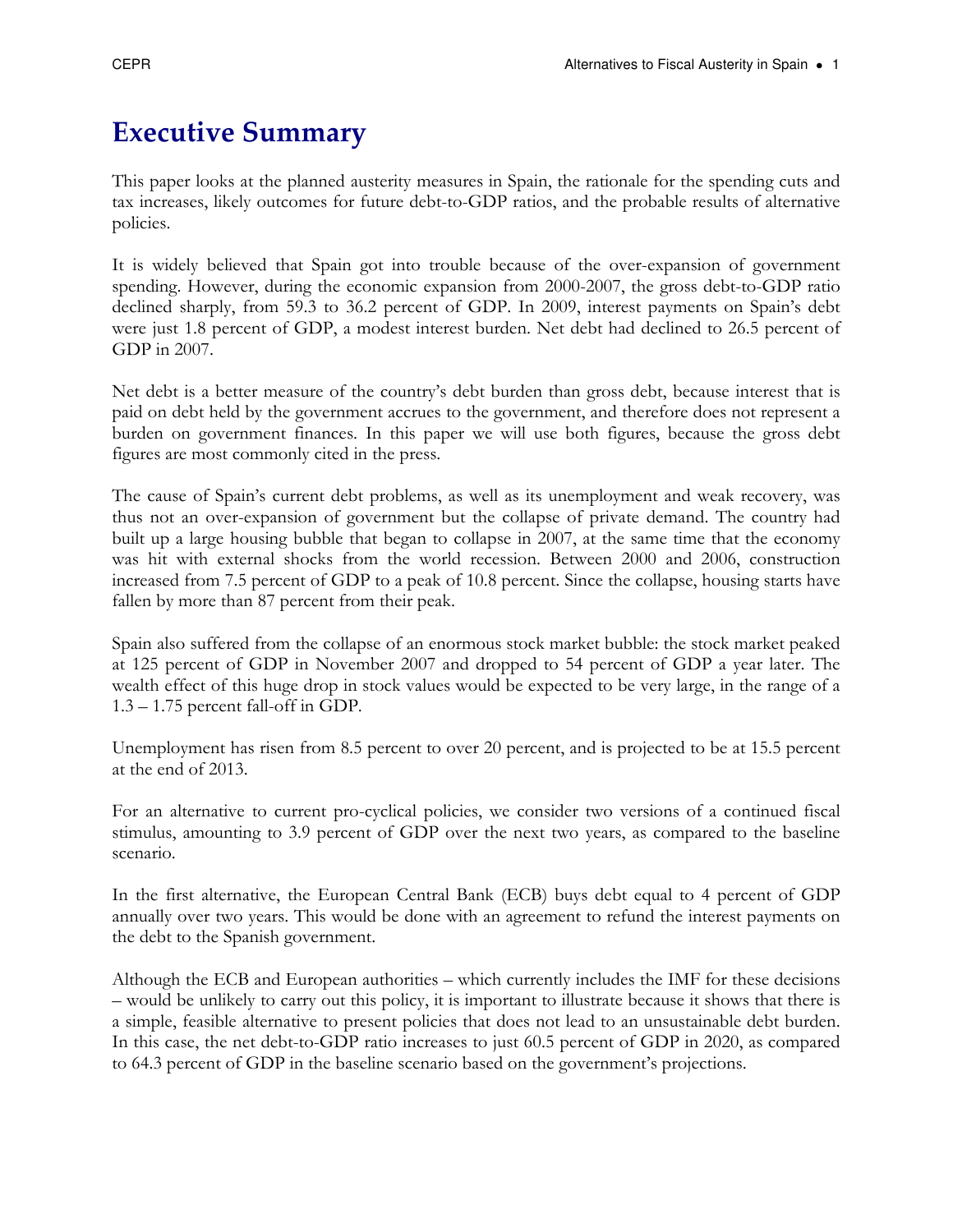The feasibility of such an approach must be emphasized. The U.S. Federal Reserve has added more than one trillion dollars to its balance sheet – thus more than doubling it – since the U.S. recession began. There has been no threat to inflation resulting from this money creation. The Bank of Japan has financed trillions of dollars of debt since the 1990s by creating money, with the result that there is a more than 100 percentage point (of GDP) difference between the government's gross and net debt; and yet inflation has been extremely low in Japan over the past 20 years and sometimes negative. Consumer price inflation in Europe is currently at about one percent.

In the second alternative, the continued stimulus is the same size but is financed through regular borrowing, rather than money creation by the ECB as described above. In this scenario the net debt is significantly higher, increasing to 68.3 percent of GDP by 2020. It is worth noting, however, that this is just four percentage points higher than the government's baseline scenario.

The government currently plans budget cuts and tax increases, which it projects will stabilize the gross debt-to-GDP ratio at 69 percent of GDP by 2013 (net debt at 62.4 percent). However, there are many historical examples in which growth turned out to be seriously overestimated when procyclical policies were implemented. For example, Ireland began reducing its fiscal deficit at the end of 2008. At the time, the IMF projected 1 percent growth for 2009; the actual result was negative 10 percent.

Furthermore, if the planned pro-cyclical policies result in slower growth or push the economy back into recession, this could cause the interest rate on new debt for Spain to rise. In this paper we look at three scenarios that incorporate a lower growth projection, with interest rates of 6, 7, and 8 percent on Spain's debt. In these scenarios, Spain's gross debt-to-GDP ratio rises to 85.5, 90.6, and 96.1 percent of GDP, respectively, by 2020. Net debt rises to 76.6, 81.7, and 87.2 percent of GDP, respectively.

Thus, there are plausible scenarios under which the planned pro-cyclical policies can lead to much higher debt levels than would result from the continuation of a moderate fiscal stimulus. Even from the point of view of avoiding unsustainable debt accumulation, the risk of a prolonged stagnation – combined with higher interest rates – may be much greater than the risks associated with countercyclical fiscal policy at present. And the alternative, feasible counter-cyclical policies would avoid much of the social and economic costs of lost output and prolonged high unemployment that Spain currently faces.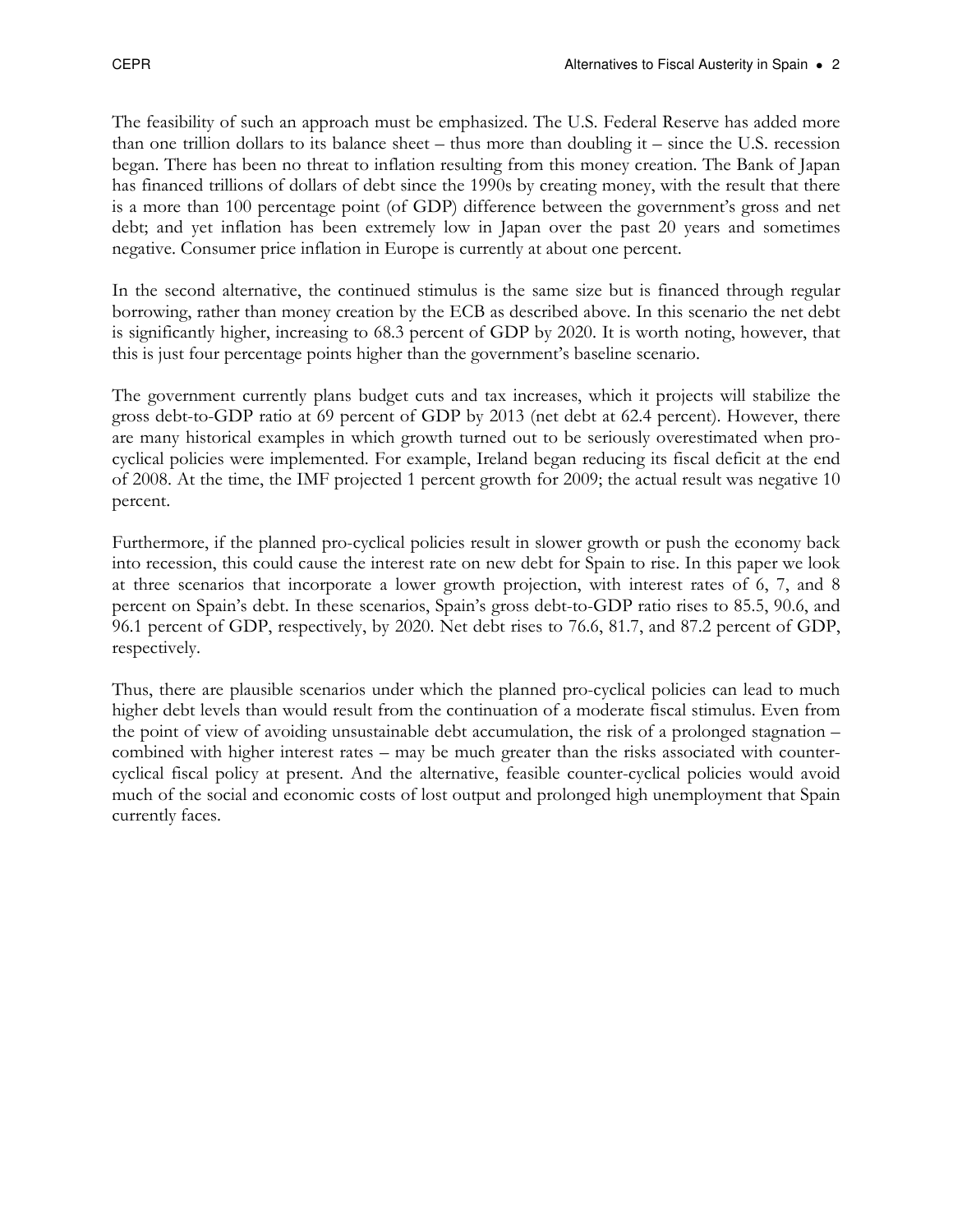# Introduction

In recent months Spain has become a focus of sovereign debt troubles in Europe. The country's borrowing costs, as well as the price of credit default swaps on its debt, have risen and its sovereign bond rating was downgraded one notch from  $AAA$  to  $AA+$  by Fitch ratings. On June  $30<sup>th</sup>$ , Moody's warned that Spain's sovereign debt was "on review for possible downgrade."<sup>1</sup>

In response to pressure from financial markets, and in order to qualify for assistance from the EU and International Monetary Fund (IMF) should this become necessary, the government has adopted an austerity plan that provides for spending cuts of 15.3 billion euros, or about 1.4 percent of GDP, over the next two years. The government also plans tax increases of 17.9 billion euros, or about 1.6 percent of GDP, for a total fiscal tightening of about 2.9 percent of GDP. It is also preparing to adopt labor market reforms that would make it easier to lay off employees and reduce severance packages.<sup>2</sup> However, even among analysts normally sympathetic to fiscal tightening, it has been recognized that this will further slow an economy that is barely recovering from recession, with unemployment of more than 20 percent, as shown in **Figure 1**. In fact, the decision by Moody's to review Spain's sovereign debt rating was reported as "due to the weak growth prospects of its fragile economy."<sup>3</sup> This and numerous other press reports raise the question of whether the prescribed fiscal austerity could actually lead to higher interest rates on Spain's debt, to the extent that these measures reduce economic growth.

#### **FIGURE 1 Actual and Projected Unemployment, 2005-2013**



Source: Eurostat and the Ministerio de Economía y Hacienda. Notes: This figure shows the national measure of unemployment. The EU harmonized unemployment rate is currently somewhat lower, at 19.2 percent in the first quarter of 2010.

l 1 Agence France-Presse (2010a).

<sup>2</sup> Agence France-Presse (2010b).

<sup>3</sup> Agence France-Presse (2010a).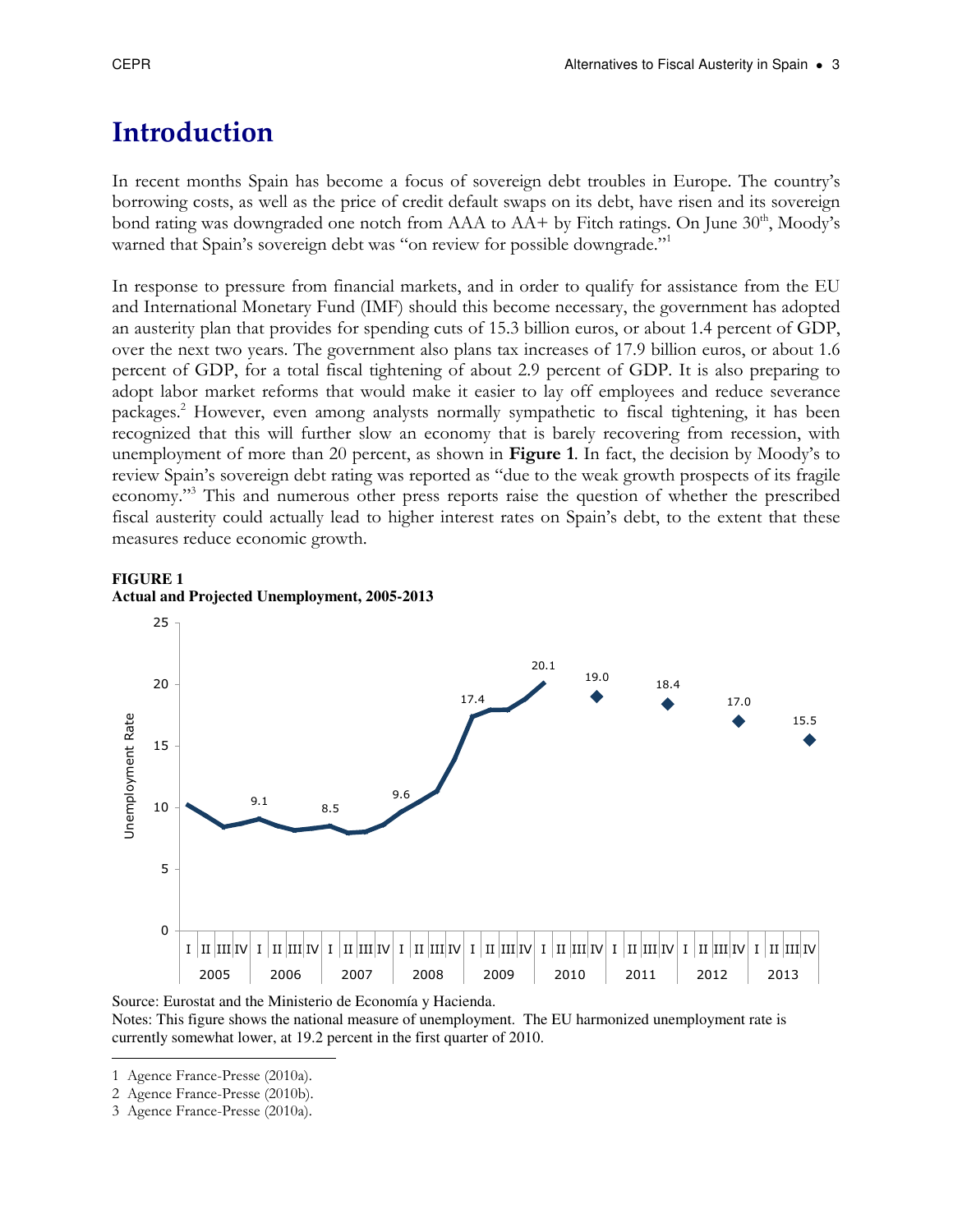Most of the current discussion assumes that Spain must adopt policies of fiscal tightening and labor market reform in order to exit from the current crisis and to restore economic growth. It is assumed that the government cannot use expansionary fiscal policy, and that the ECB cannot help the country with expansionary monetary policy (in the form of quantitative easing). There is also a general perception that Spain's problems are a result of excessive government spending and resultant growth of deficits and public debt.

Furthermore, to the extent that the Euro is an overvalued currency for Spain – since its productivity levels are lower than Germany or France, and have fallen further behind in recent years – the current fiscal tightening offers the possibility of an "internal devaluation." This is accomplished through lowering wages, as the economy shrinks due to pro-cyclical policies. Economic recovery based on internal devaluation has often proved to be difficult or impossible, for a number of reasons.<sup>4</sup>

This paper looks at some of the details of Spain's debt, the origins of the current situation, and projections under various possible scenarios. It will also compare the current pro-cyclical policies to various alternatives. The paper finds that the most commonly accepted analyses of Spain's problems, as well as solutions, are questionable, and that feasible alternatives could be less risky and lead to higher levels of employment and output.

## Economic Context

l

Table 1 shows the growth of Spain's debt-to-GDP ratio, its central government budget balance, and GDP growth, since 2000. It shows robust economic growth (averaging 3.6 percent annually in real terms) from 2000-2007. During this time, the gross debt-to-GDP ratio declined sharply, from 59.3 to 36.2 percent of GDP. The government's budget balance shifted from small deficits to surpluses for the last three years of the expansion (2005-2007), with surpluses of about two percent of GDP in 2006 and 2007. It is also worth noting that interest payments on Spain's debt were just 1.8 percent of GDP for 2009, a modest interest burden.

| $\beta$ pain, beteen a conomic murators (1 creent or GDT) |                 |                 |                 |        |                          |              |              |              |              |              |  |  |  |
|-----------------------------------------------------------|-----------------|-----------------|-----------------|--------|--------------------------|--------------|--------------|--------------|--------------|--------------|--|--|--|
|                                                           | 2000            | 2001            | 2002            | 2003   | 2004                     | 2005         | 2006         | 2007         | 2008         | 2009         |  |  |  |
| Gross Debt/GDP<br>Net Debt/GDP                            | 59.3            | 55.5            | 52.5            | 48.7   | 46.2                     | 43.0<br>34.7 | 39.6<br>30.5 | 36.2<br>26.5 | 39.7<br>30.3 | 53.2<br>45.8 |  |  |  |
| <b>Interest Payments</b>                                  | $\cdots$<br>3.2 | $\cdots$<br>3.0 | $\cdots$<br>2.7 | 2.4    | $\cdot\cdot\cdot$<br>2.0 | 1.8          | 1.6          | 1.6          | 1.6          | 1.8          |  |  |  |
| General Gov. Balance                                      | $-1.0$          | $-0.6$          | $-0.5$          | $-0.2$ | $-0.3$                   | 1.0          | 2.0          | 1.9          | $-4.1$       | $-11.2$      |  |  |  |
| General Gov. Primary Balance                              | 2.2             | 2.4             | 2.2             | 2.1    | 1.7                      | 2.8          | 3.7          | 3.5          | $-2.5$       | $-9.4$       |  |  |  |
| Real GDP Growth (percent change)                          | 5.1             | 3.6             | 2.7             | 3.1    | 3.3                      | 3.6          | 4.0          | 3.6          | 0.9          | $-3.6$       |  |  |  |
| Source: IMF (2010) and Eurostat                           |                 |                 |                 |        |                          |              |              |              |              |              |  |  |  |

#### **TABLE 1 Spain: Selected Economic Indicators (Percent of GDP)**

<sup>4</sup> For a discussion of the difficulties of recovery through internal devaluation see e.g. Weisbrot and Ray (2010). For a comprehensive account of downward nominal wage rigidity, see Dickey et al (2007).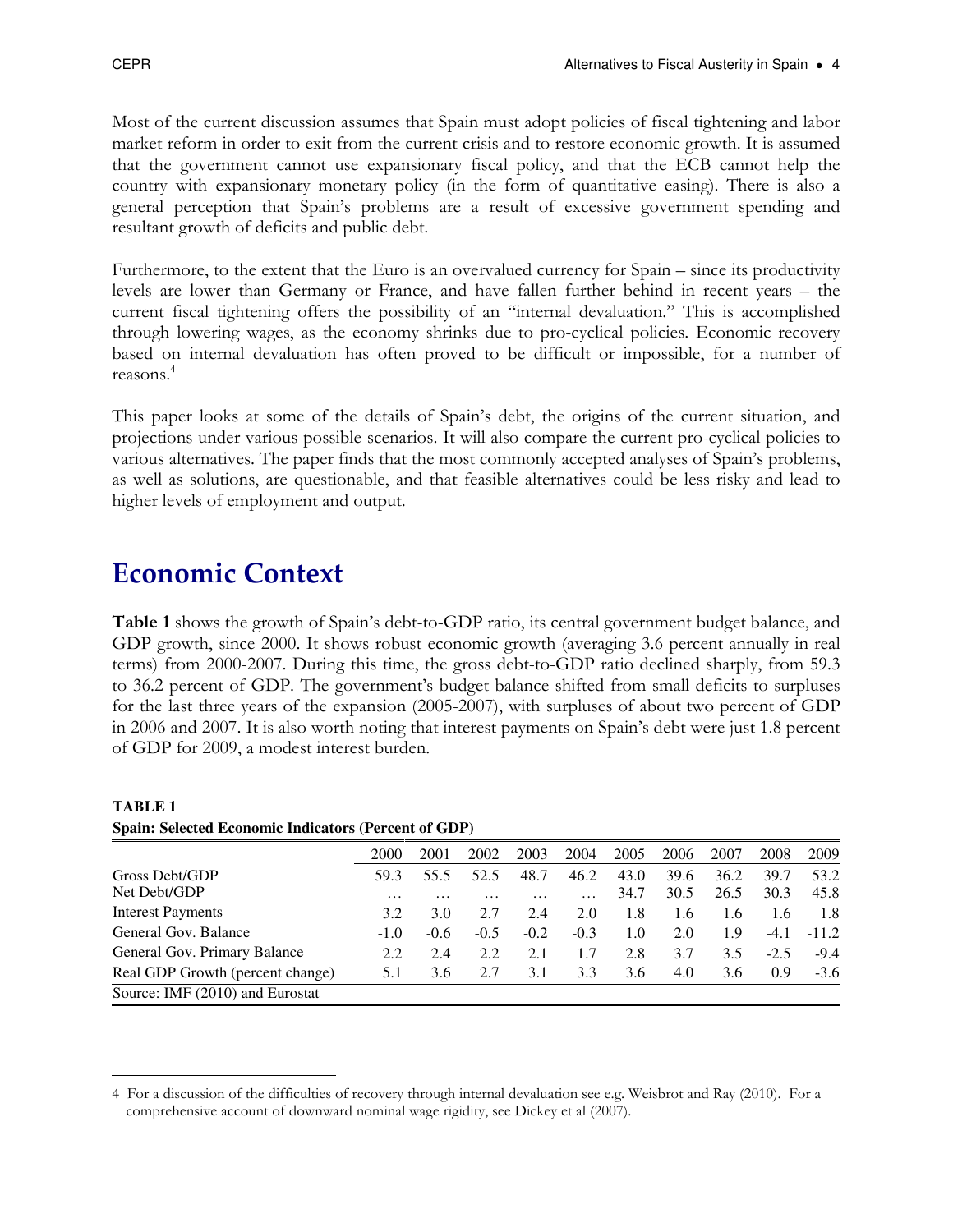Table 1 also shows Spain's net debt, which declined to 26.5 percent of GDP in 2007. The net debt is a better measure of the country's debt burden than gross debt, because interest that is paid on debt held by the government accrues to the government, and therefore does not represent a burden on government finances. In this paper we will use both figures, because the gross debt figures are most commonly cited in the press.

These data – the sizeable decline in the debt-to-GDP ratio and the central government budget surpluses before 2008 – go against the common idea that Spain's problems are a result of the overexpansion of government. Rather, the country had built up a large housing bubble that began to collapse in 2007, at the same time that the economy was hit with external shocks from the world recession. Between 2000 and 2006, construction increased from 7.5 percent of GDP to a peak of 10.8 percent.<sup>5</sup> Housing starts have fallen by more than 87 percent from their peak.<sup>6</sup>

In many ways this trajectory is very similar to what happened in the United States: the size of the real estate bubble in both countries guaranteed a recession when it inevitably burst.<sup>7</sup> Like the United States in 2000-2002, Spain also suffered from the collapse of what appears to be an enormous stock market bubble: the stock market peaked at 125 percent of GDP in November 2007 and dropped to 54 percent of GDP a year later. The wealth effect of this huge drop in stock values would be expected to be very large, in the range of  $1.3 - 1.75$  percent of GDP.<sup>8</sup>

Thus Spain's budget problems, as well as its unemployment and weak recovery, are the result of the same cause: a collapse of private demand. In such circumstances, the most efficient policy would be for the public sector to make up for the loss of private demand until private investment and consumption, and possibly net exports, can sustain normal growth. To cut government spending and raise taxes in such circumstances is pro-cyclical, and can be expected to weaken the recovery, or even possibly push the economy back into recession.

It is worth noting that the amount of Spain's government debt that has to be rolled over this year (as of June) is just 65 billion euros, and peaks at 78.8 billion euros in 2011; it falls off sharply thereafter. This is shown in **Figure 2.** In comparison to the \$750 billion eurofund that the European authorities, together with the IMF, have set aside for financial support for Eurozone countries, the 65 billion euros for this year is relatively small. This means that if the European authorities wanted to avoid the possibility of increased risk on Spain's debt due to rising interest rates in the immediate future – as in the scenarios outlined below – they could easily do so with existing, already allocated resources.

 $\overline{a}$ 5 Eurostat, National Accounts by 6 Branches.

<sup>6</sup> Instituto Nacional de Estadística, Estadísticas de la Construcción.

<sup>7</sup> See Baker (2009).

<sup>8</sup> This assumes a decline in consumption of 3-4 percent for the loss of stock market wealth, and takes into account that stocks in Spain were about 61.5 percent domestically owned during this period.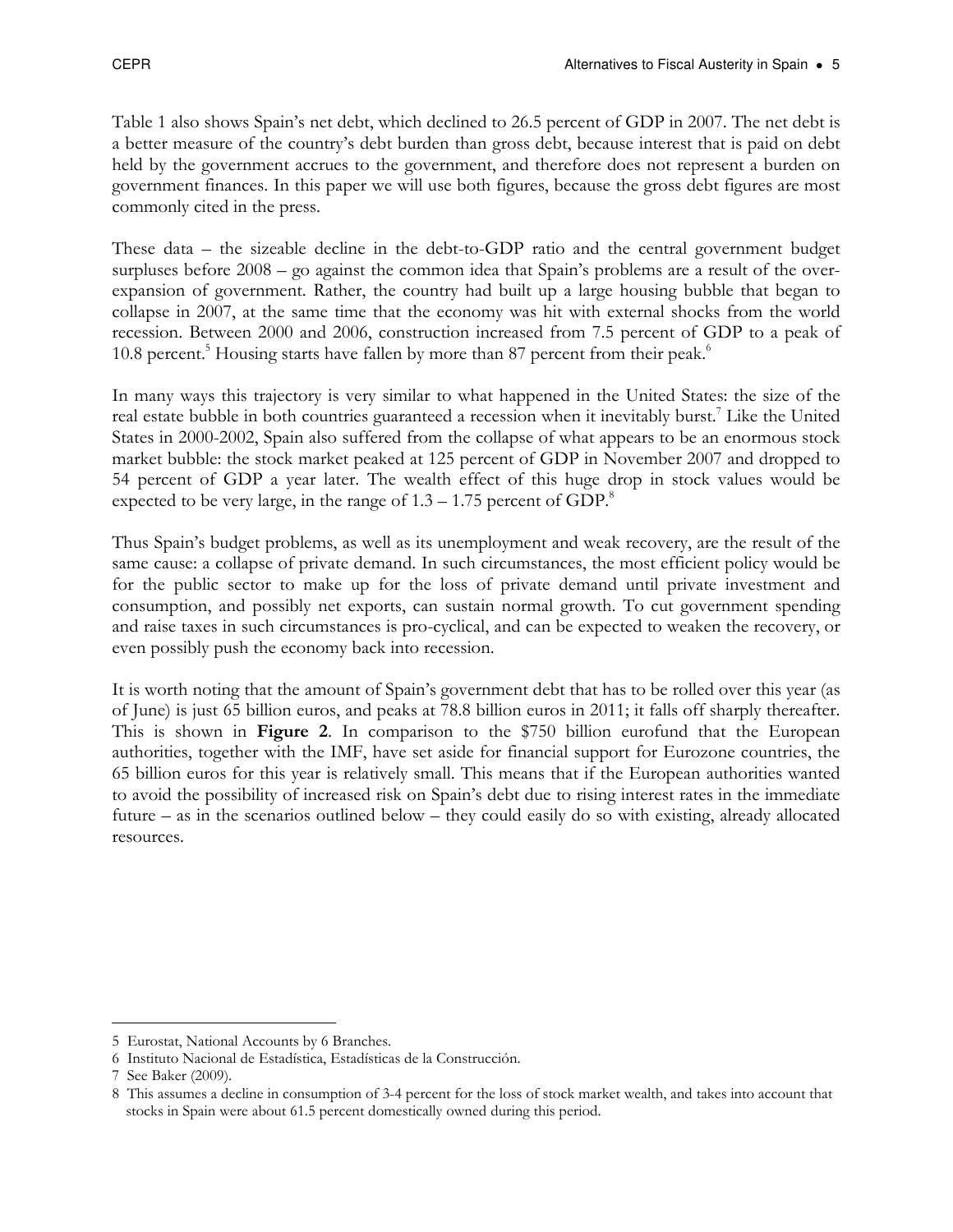

#### **FIGURE 2**

**Bills and Bonds Due, 2010-2041 (Billions of Euros)** 

Source: Banco de España Notes: This graph shows how much of Spain's public debt needs to be repaid or rolled over in each year.

# The Japan/US Solution: Central Bank Purchase of New Debt

The most obvious solution is to maintain deficit spending at current levels, or possibly increase it in order to stimulate the economy. The argument against this strategy is that it may lead to unsustainable levels of debt. However, there is a way around this. What matters with regard to debt sustainability is the net interest burden of the debt. For example, Japan has a gross debt of about 227.1 percent of GDP. But its net interest burden is less than two percent of GDP. This is partly because of low interest rates, but also because its net debt is far lower than the gross debt – about 121.6 percent of GDP.<sup>9</sup> In other words, over the years the Japanese Central Bank has purchased trillions of dollars of government debt, creating money in the process, thus preventing this borrowing and expansionary fiscal policy from creating a burden of additional interest payments.

The United States Federal Reserve has also, during the recent recession, added more than one trillion dollars<sup>10</sup> to its balance sheet. Most of this has gone to buying up mortgage-backed securities

 $\overline{a}$ 9 See IMF (2010a).

<sup>10</sup> Congressional Budget Office (2010), p. 109.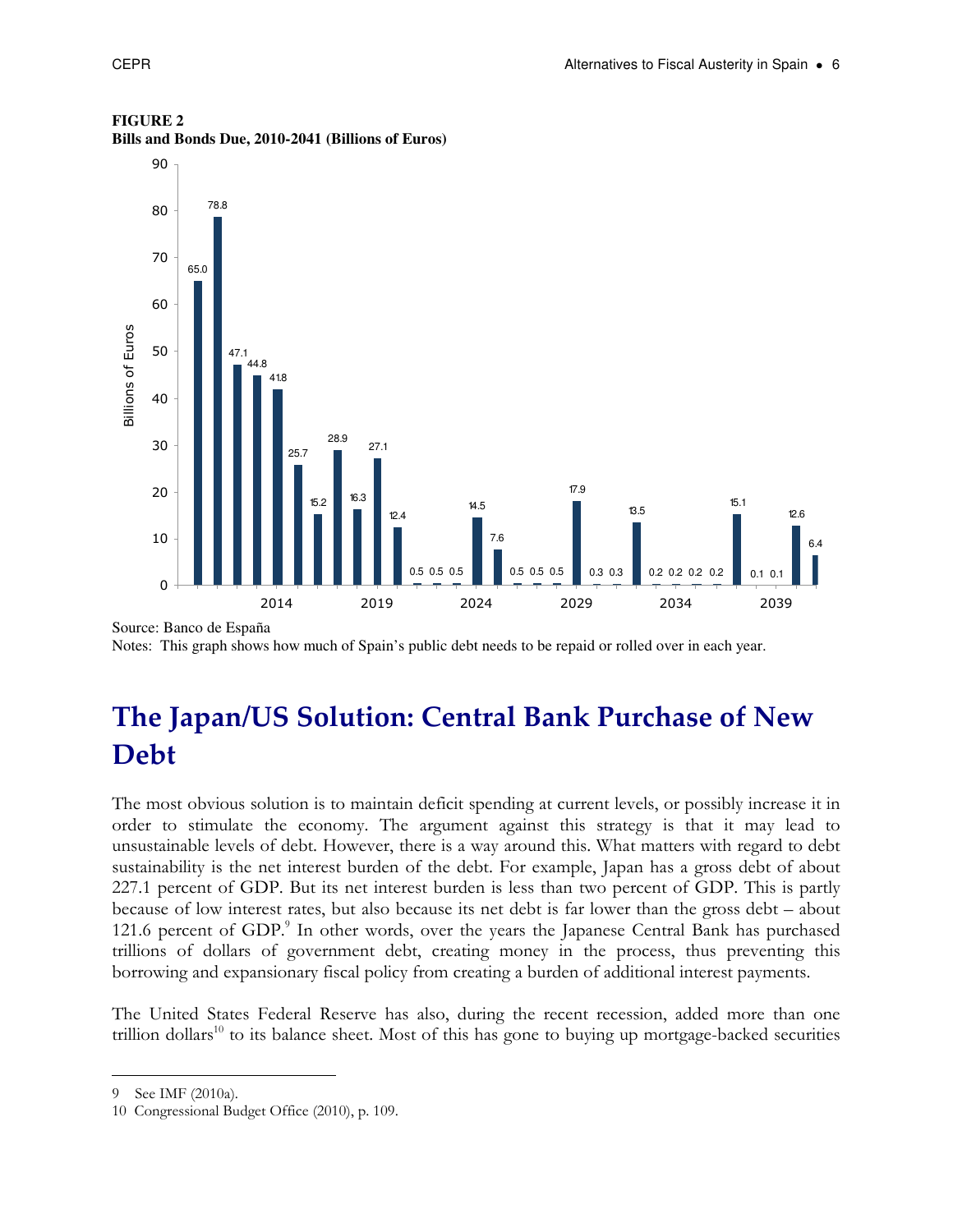from Fannie Mae and Freddie Mac, and only a fraction was used to purchase new debt from the Treasury. However, it would have added no more risk of inflation or other adverse consequences if all of this money creation – more than 8 percent of US GDP – had been used to purchase Treasury bonds. U.S. inflation as measured by the Consumer Price Index was negative in 2009 and is currently running at 2 percent over the past year. Japan's consumer price index has risen just 5.1 percent in total over the entire last 20 years, despite the monetization of trillions of dollars of debt.

Spain's core inflation was negative in April of this year and was barely positive in May; there is therefore more threat to the economy from deflation, which among other things would increase the country's debt-to-GDP ratio, than there is from a rise in inflation. So a policy of central bank financing of new debt would make sense for Spain, as a way of pursuing counter-cyclical fiscal policy while not piling up a potentially unsustainable debt burden. The problem is that Spain does not have a central bank that could buy its debt through money creation, so this would have to be done by the European Central Bank. In such a scenario, the European Central Bank would buy some portion of new debt issued by the Spanish government, and commit to refunding the interest on that debt to the Spanish government – as has been the case with the U.S. Federal Reserve and the Bank of Japan in the financing described above. Thus the ECB would carry out the same policy that the Spanish central bank could do if Spain had its own currency, as the U.S. and Japanese central banks have done. This would be equivalent to increasing the gross but not the net debt burden, for the debt that was financed in this manner.

The last two rows of Table 2 show what happens to Spain's net debt if the European Central Bank were to purchase the country's debt in the amount of 4 percent of Spain's GDP, per year, over the next two years. It is assumed that the government does not raise taxes or cut spending during this time. This would allow for a fiscal stimulus of about 3.9 percent of GDP over two years, by abandoning the planned spending cuts and tax increases noted above.

|                                |            | 2008 | 2009 | 2010 | 2011 | 2012 | 2013 | 2014 | 2015 | 2016 | 2017 | 2018 | 2019 | 2020 |
|--------------------------------|------------|------|------|------|------|------|------|------|------|------|------|------|------|------|
|                                |            |      |      |      |      |      |      |      |      |      |      |      |      |      |
| (a) Gov. Baseline              | Gross      | 39.7 | 53.2 | 62.0 | 66.6 | 68.7 | 69.0 | 69.2 | 69.2 | 69.2 | 69.2 | 69.2 | 69.2 | 69.2 |
|                                | Net        | 30.3 | 45.8 | 54.7 | 59.5 | 61.8 | 62.4 | 62.8 | 63.1 | 63.3 | 63.6 | 63.8 | 64.1 | 64.3 |
| (b) Low Growth                 | Gross      | 39.7 | 53.2 | 62.6 | 68.5 | 72.3 | 74.4 | 75.7 | 76.6 | 77.2 | 77.4 | 77.3 | 76.9 | 76.4 |
|                                | <b>Net</b> | 30.3 | 45.8 | 54.9 | 60.5 | 64.0 | 65.8 | 67.0 | 67.8 | 68.3 | 68.5 | 68.4 | 68.0 | 67.6 |
| $(c)$ 6% Interest              | Gross      | 39.7 | 53.2 | 62.7 | 69.1 | 73.5 | 76.3 | 78.5 | 80.4 | 81.9 | 83.2 | 84.2 | 84.9 | 85.5 |
|                                | Net        | 30.3 | 45.8 | 55.0 | 61.0 | 65.2 | 67.7 | 69.8 | 71.5 | 73.0 | 74.2 | 75.2 | 75.9 | 76.6 |
|                                | Gross      | 39.7 | 53.2 | 62.8 | 69.3 | 74.1 | 77.3 | 80.0 | 82.3 | 84.5 | 86.3 | 87.9 | 89.3 | 90.6 |
| (d) $7\%$ Interest             | <b>Net</b> | 30.3 | 45.8 | 55.1 | 61.3 | 65.8 | 68.7 | 71.3 | 73.5 | 75.5 | 77.4 | 79.0 | 80.3 | 81.7 |
|                                | Gross      | 39.7 | 53.2 | 62.9 | 69.6 | 74.7 | 78.3 | 81.5 | 84.4 | 87.1 | 89.6 | 91.9 | 94.0 | 96.1 |
| $(e) 8\%$ Interest             | Net        | 30.3 | 45.8 | 55.1 | 61.6 | 66.4 | 69.8 | 72.8 | 75.6 | 78.2 | 80.7 | 83.0 | 85.1 | 87.2 |
| (f) Basic Stimulus             | Gross      | 39.7 | 53.2 | 61.8 | 67.8 | 72.4 | 75.5 | 77.4 | 78.1 | 77.6 | 77.1 | 76.6 | 76.1 | 75.7 |
|                                | <b>Net</b> | 30.3 | 45.8 | 54.3 | 60.2 | 64.7 | 67.9 | 69.8 | 70.5 | 70.1 | 69.6 | 69.2 | 68.7 | 68.3 |
| $(g)$ CB Purchase <sup>1</sup> | Gross      | 39.7 | 53.2 | 61.8 | 67.8 | 72.4 | 75.5 | 77.4 | 78.1 | 77.6 | 77.1 | 76.6 | 76.1 | 75.7 |
|                                | Net        | 30.3 | 45.8 | 50.3 | 52.2 | 56.6 | 59.8 | 61.8 | 62.5 | 62.1 | 61.7 | 61.3 | 60.9 | 60.5 |

**TABLE 2 Spain: Public Debt Projections Under Various Scenarios (percentage of GDP)**

Source: Authors' calculations.

Notes: See Appendix for an explanation of the assumptions underlying each scenario.

<sup>1</sup>In this scenario the European Central Bank purchases Spain's government debt for two years.

See the text for more details.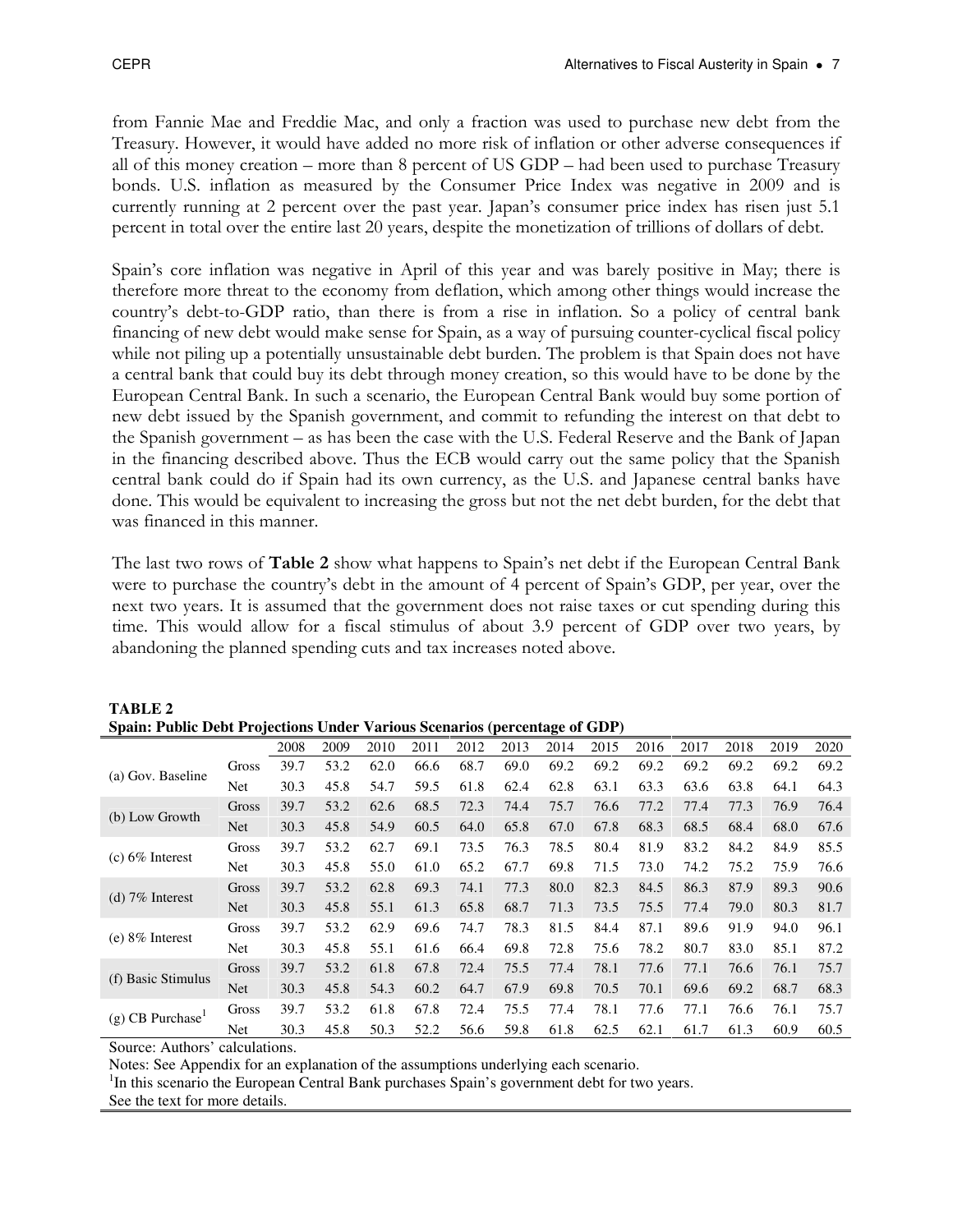As can be seen in Table 2, the net debt-to-GDP ratio rises from 45.8 percent of GDP in 2009 to 60.5 percent in 2020. This is a sustainable debt burden. For gross debt, it is an increase from 53.2 to 75.7 percent of GDP. Even by this measure, this is not too high. The average for the European Union today is about 79 percent. (See also **Figure 3**.)



#### **FIGURE 3 Spain: Net Debt Projections Under Various Scenarios (percentage of GDP)**

Source: Authors' calculations.

This would be the most sensible alternative to the budget cuts and tax increases that are currently planned. It would enable the economy to continue the stimulus of 2009, and increase growth, without having to worry about significantly increasing the country's net debt burden.

It is worth noting that since unemployment is so high and expected to remain at very high levels for many years to come (see Figure 1 above), the government might want to adopt a larger public employment program to directly create jobs. This could be achieved by keeping the scheduled tax increases and expanding government spending on public works. The appropriate spending levels could be set, with the planned tax increases, to end up with the same debt-to-GDP ratios as above.

Since Spain has adopted the Euro, it could not follow this strategy without help from the European authorities, including the European Central Bank. The ECB is currently working with the European Commission and the IMF to determine what policies will be required of Spain in order to get any assistance, if needed, from all three of these authorities. They all support the pro-cyclical, austerity policies that the Spanish government is committed to.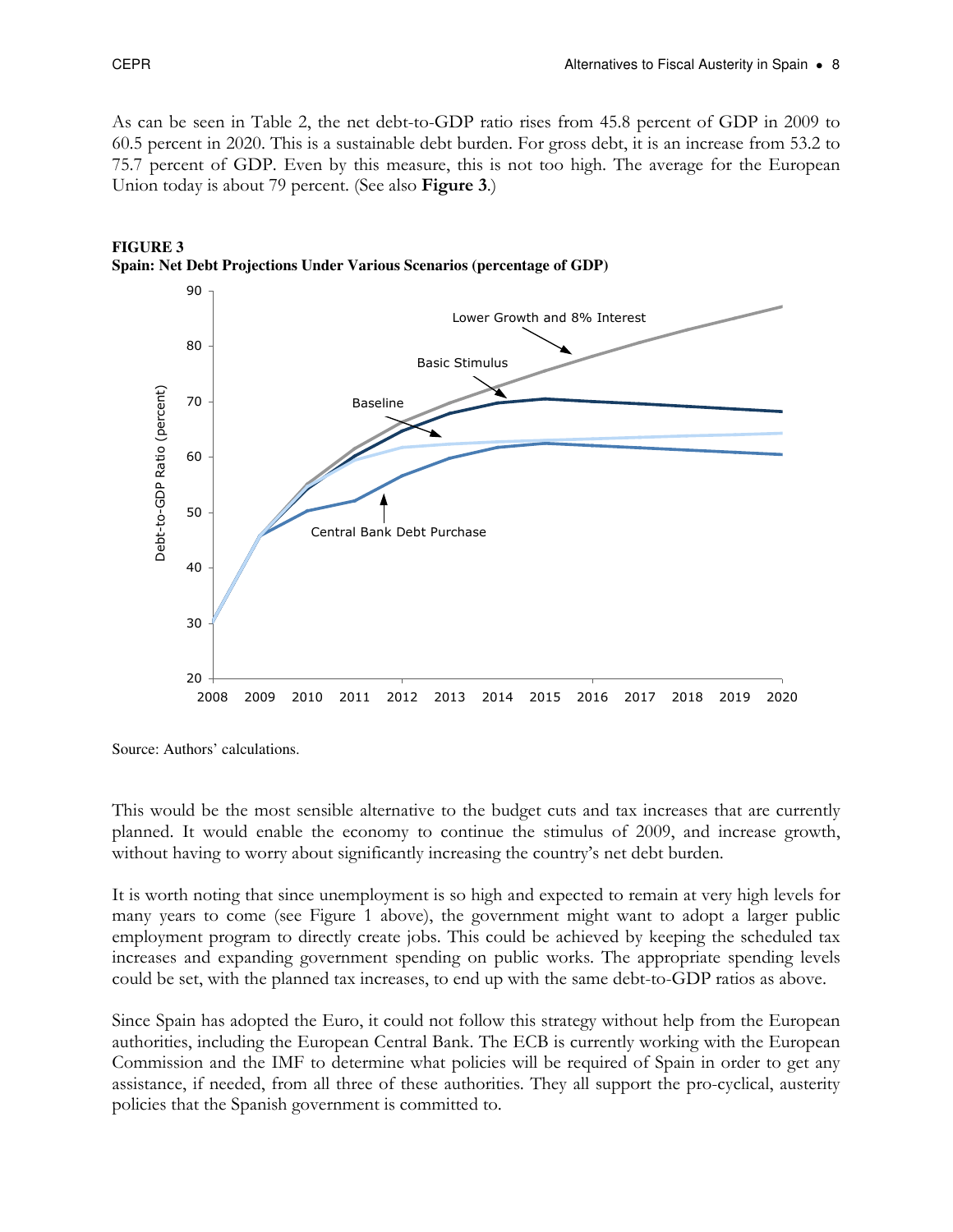Nonetheless, it is important to emphasize that there is a very feasible alternative that would immediately reduce unemployment and allow the Spanish economy to accelerate its recovery without posing the risk of an unsustainable debt burden. The risks to the European monetary system would be slight. The amount of Spanish debt that the ECB would need to purchase would be small relative to the Eurozone economy, less than 0.5 percent of Eurozone GDP. Eurozone inflation is currently at about 1 percent, well below the ECB's target of 2 percent; and economists have raised questions as to whether 2 percent is itself too conservative of a target.<sup>11</sup> The question of how the ECB could do this under its current rules, or whether these rules need to be amended, is a secondary one. The main point is that Spain can avoid both the current and planned economic losses due to pro-cyclical policy, and the risks of another recession, with the proper fiscal and monetary policies.

# The Risks of Increased Borrowing Costs and Slower Growth

The first line of Table 2 shows the baseline scenario for Spain's debt-to-GDP ratio as projected under the assumptions made by the government of Spain.<sup>12</sup> This scenario includes the planned budget cuts and tax increases necessary to meet the budget deficit target of 3 percent of GDP in 2013. In this scenario, Spain's net debt rises from 45.8 percent of GDP in 2009 to 64.3 percent in 2020. Gross debt rises from 53.2 percent of GDP in 2009 to 69.2 percent of GDP in 2020. This is not necessarily an unsustainably high level of debt, provided that interest rates are not too high. For example, Spain is currently paying an average of about 3.5 percent interest on its debt. At that rate, the interest burden with a net debt of 64.3 percent of GDP would be about 2.3 percent of GDP, which is modest.

However, in a number of countries where pro-cyclical policies have been adopted, the economy has grown much more slowly – or shrunk at a faster rate – than anticipated. For example, in Latvia, the IMF in December of 2008 projected that the economy would decline by 5 percent in  $2009<sup>13</sup>$ , the actual result was negative 18 percent. In a less extreme case, Ireland began reducing its fiscal deficit at the end of 2008. At the time, the IMF projected 1 percent growth for 2009; the result was negative 10 percent. There are a number of other examples of overly optimistic projections made when pro-cyclical policies were adopted.<sup>14</sup> There are also risks of early fiscal tightening as the economy recovers from a recession and shocks of the type that Spain has had, as has been noted with regard to the experience of Japan in the 1990s.<sup>15</sup>

It is not surprising that economic growth would be worse than anticipated under pro-cyclical macroeconomic policies. When these are adopted, governments are basically depending on positive

 $\overline{a}$ 11 See Blanchard, Dell'Ariccia, and Mauro (2010).

<sup>12</sup> See Appendix for more details.

<sup>13</sup> See IMF (2008a).

<sup>14</sup> For example, the IMF's projections for Argentine growth during its recession of 1998-2002 were grossly overestimated. See Rosnick and Weisbrot (2007).

<sup>15</sup> For a comparison of Spain's recession and current situation with the Japanese experience of the 1990s, see Braun and Díaz-Gímenez (2010).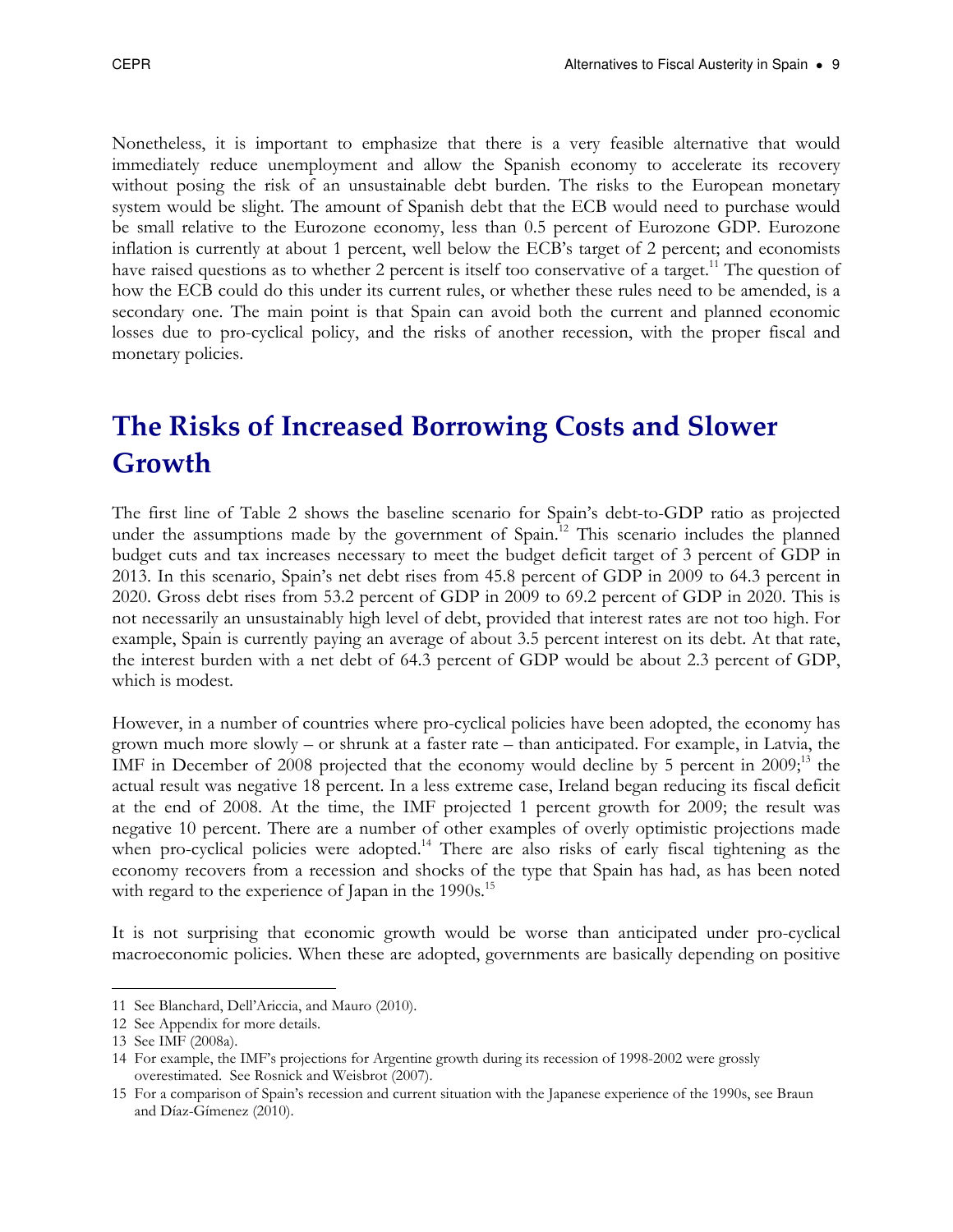external shocks, such as an improvement in net exports, to pull the economy out of a slump. If this does not happen, a downward spiral is possible.

In row (b) of Table 2, we consider a scenario in which growth is somewhat slower than projected for the baseline. The baseline projections assume real GDP growth of -0.3, 1.3, 2.5 percent for 2010- 2012, and 2.7 percent for 2013-2020. Our "lower growth" scenario assumes growth of -1.5, -1, -0.6, -0.3 percent for the years 2010-2013, with a linear convergence thereafter to 2.7 percent for 2020.<sup>16</sup>

As seen in the table, the gross debt-to-GDP ratio rises to from 53.2 percent of GDP in 2009 to 76.4 percent of GDP in 2020. Net debt rises from 45.8 percent of GDP to 67.6 percent of GDP.

This is still not a terribly high level of debt, especially if we are using the net debt figure. However, there is a possibility that, as the economic recovery lags, bondholders would require a higher risk premium for Spanish government bonds. Figure 4 shows what happened in May when financial markets became worried about the possibility of default or restructuring in Greece and the other weaker Eurozone economies. As can be seen, the yield on 10-year bonds shot up to 12.4 percent for Greece and 6.29 percent for Portugal.





 $\overline{a}$ 

<sup>16</sup> See Appendix for more detail.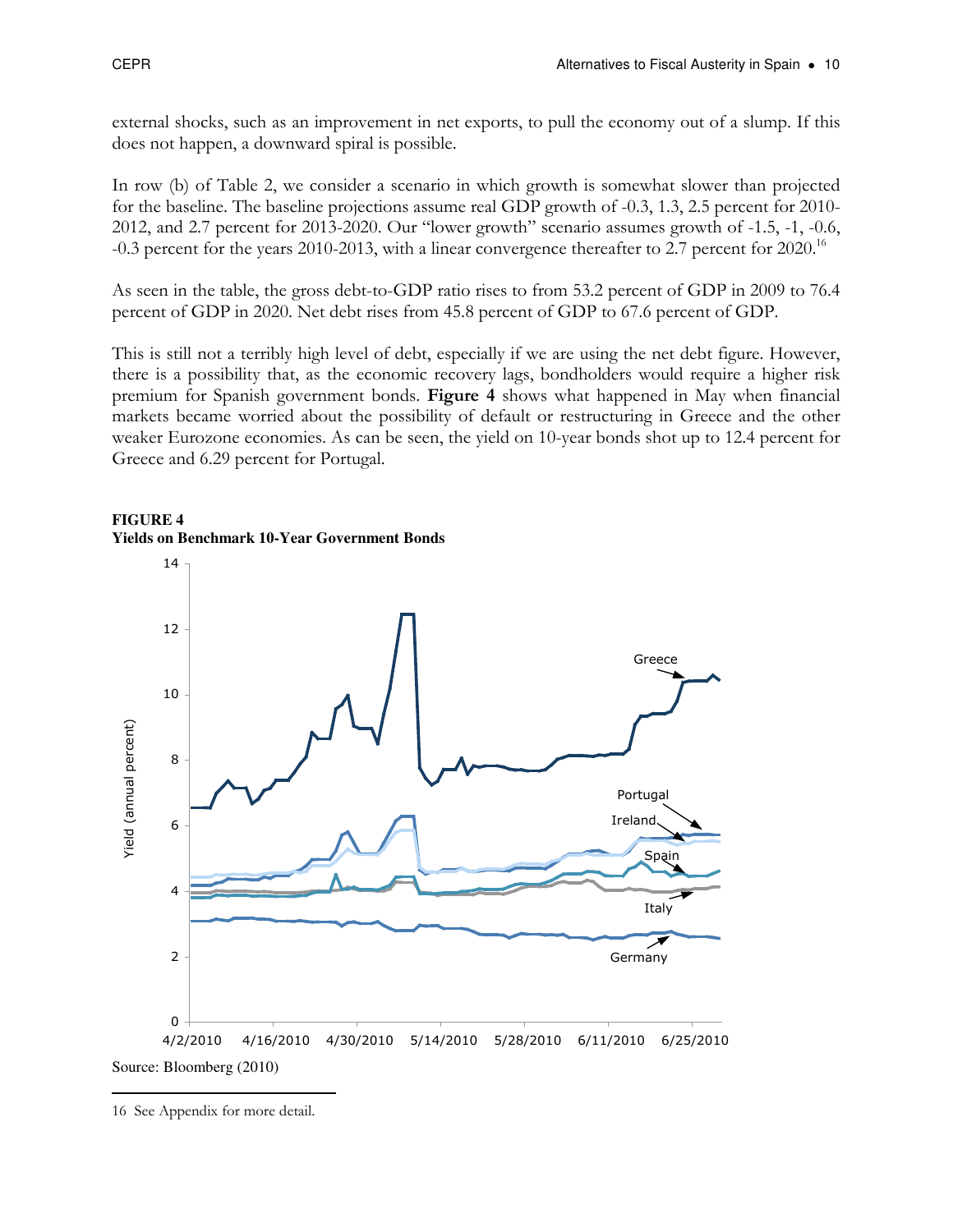We therefore look at Spain's projected debt under assumptions of higher interest rates: six, seven, and eight percent. As shown in rows (c) through (e) of Table 2, these higher interest rates, in combination with slower growth, have the potential to raise Spain's net debt in 2020 to 76.6 percent, 81.7 percent, and 87.2 percent of GDP respectively. For gross debt, the figures are 85.5, 90.6 and 96.1 percent, respectively.

There are many other possible outcomes. But the most important point that these projections illustrate is that one of the biggest risks to Spain's solvency going forward is a combination of lagging growth – induced by pro-cyclical fiscal policy – and rising borrowing costs. The slow or negative growth and rising borrowing costs can feed off of each other and induce a vicious spiral. Therefore, although pro-cyclical policies are intended to reduce the country's debt burden and the risk of future insolvency, they have the potential to end up doing the opposite.

# Stimulus Scenario

Recognizing that the European authorities are very unlikely to use quantitative easing to support a fiscal stimulus in Spain – as in the first scenario presented in this paper – it is worth looking at the possibility of the government pursuing a fiscal stimulus of its own, borrowing as necessary on international financial markets.

This is shown in row (f) of Table 2. In this scenario, the fiscal stimulus remains in place until 2011 and is phased out gradually thereafter. Total government spending as a percent of GDP is one percent of GDP higher than in the baseline scenario in 2010, and 1.3 percent of GDP higher in 2011. Tax revenue is also 1.7 percent of GDP lower over the two years, as tax increases planned in the baseline scenario are postponed. In this scenario, after 2011 the primary deficit is gradually reduced to 0.1 percent in 2016 and stays constant thereafter.<sup>17</sup> Under this scenario Spain's net debt rises from 45.8 percent of GDP in 2009 to 68.3 percent in 2020. As can be seen from the table, this is only four percentage points higher than the baseline scenario in which the budget deficit is reduced to three percent of GDP in 2013. It is also significantly lower than the scenarios involving slower growth combined with higher interest rates. Since this stimulus is financed by borrowing, the same relationship holds for the gross debt figures: in this scenario the gross debt rises from 53.2 percent of GDP in 2009 to 75.7 percent in 2020. This compares to 69.2 percent of GDP in the baseline scenario, and 85.5, 90.6, and 96.1 percent of GDP in 2020 for the six, seven, and eight percent interest rate scenarios.

Thus it is plausible, under reasonable assumptions about multipliers and government revenue elasticities,<sup>18</sup> that the current austerity program would not result in a significantly lower debt-to-GDP ratio in 2020 than one which continued a stimulus over the next two years. And under scenarios in which the fiscal tightening results in some combination of lower growth and higher interest rates, the resulting debt/GDP ratio could be considerably higher than it is under a stimulus program.

 $\overline{a}$ 

<sup>17</sup> See Appendix for more detail.

<sup>18</sup> See Appendix.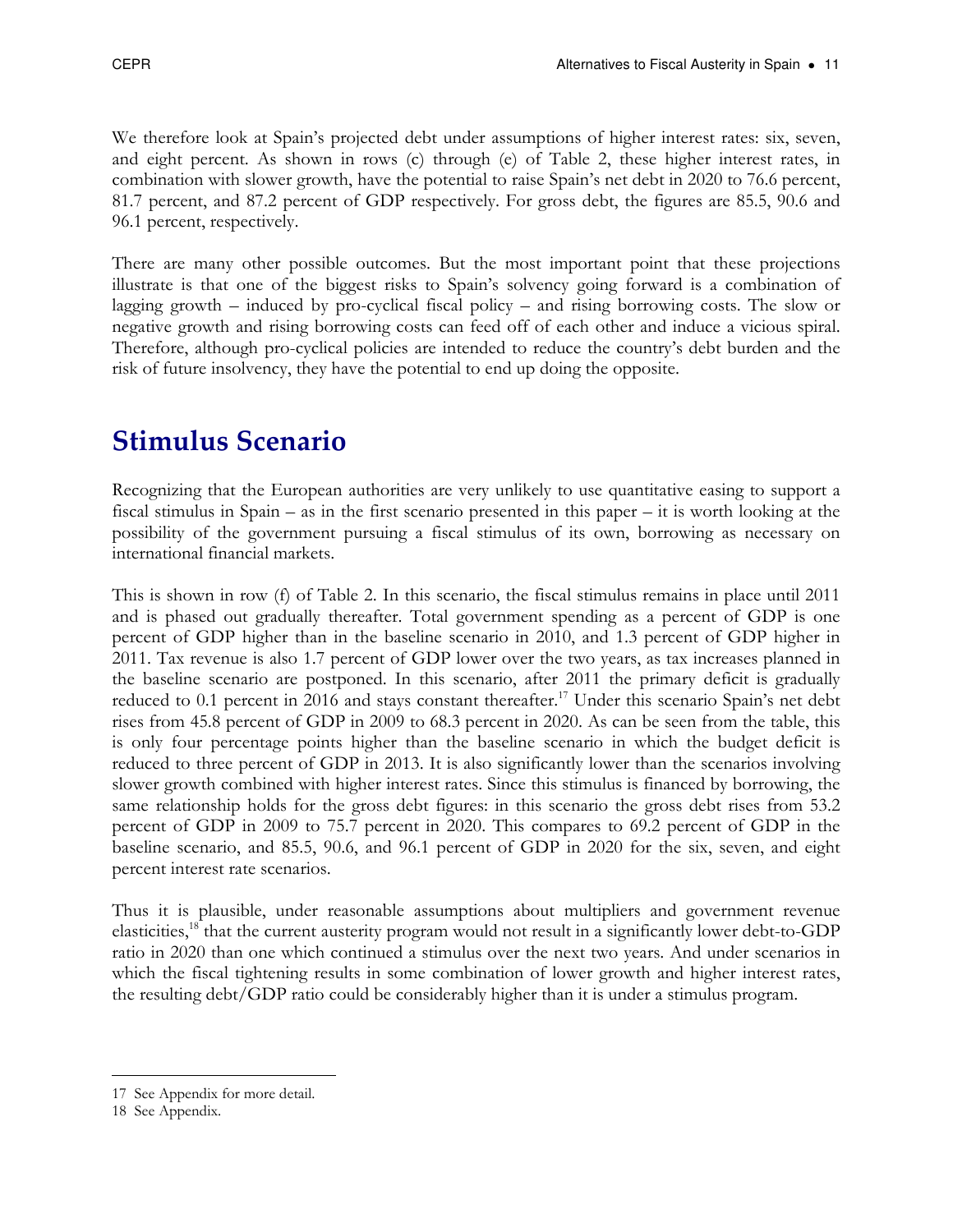# Conclusion

It is generally accepted that the current fiscal austerity program in Spain will reduce growth and employment in the short run. However, it is argued that the planned fiscal tightening is necessary in order to prevent Spain's debt from accelerating to unsustainable levels.

This paper shows that there are plausible scenarios under which the planned pro-cyclical policies can lead to much higher debt levels than would result from the continuation of a moderate fiscal stimulus. Even from the point of view of avoiding unsustainable debt accumulation, the risk of a prolonged stagnation, combined with higher interest rates, may be much greater than the risks associated with counter-cyclical fiscal policy at present. And the counter-cyclical policies would avoid much of the social and economic costs of lost output and prolonged high unemployment that Spain currently faces.

Furthermore, we argue that the very low inflation levels in Spain and the Eurozone would make it possible for the European Central Bank to finance counter-cyclical policy in Spain through the purchase of new debt, as has been done recently in the United States and for many years in Japan. This would allow for a rapid recovery without any additional net debt burden.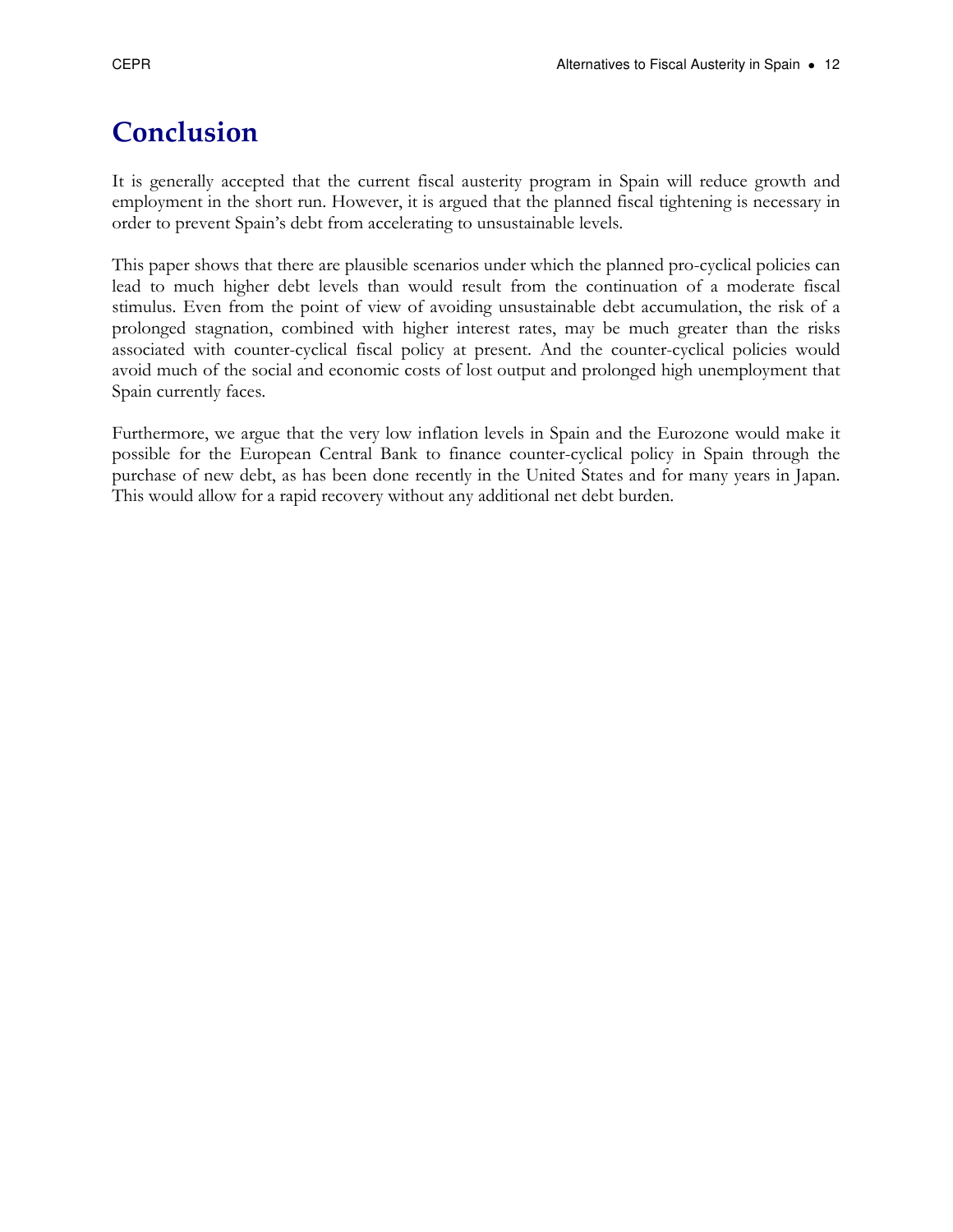# Appendix: Methodological Notes

The debt projections in this paper distinguish between "old debt," which is debt incurred prior to 2010, and "new debt," which is equal to the debt that is rolled over each year and additional debt incurred due to the primary deficit. This allows a more realistic analysis of the impacts of various interest rate scenarios since potential increases only affect newly contracted debt. Specifically, total debt to GDP,  $d_t^T$ , is defined by the following three equations:

(1) 
$$
d_t^0 = d_{t-1}^0 \left[ (1 + i_t^0) / (1 + g_t) \right] - m_t \left( 1 + i_t^0 \right)
$$

(2) 
$$
d_t^N = d_{t-1}^N \left[ (1 + i_t^N) / (1 + g_t) \right] + m_t \left( 1 + i_t^N \right) - p_t
$$

(3)  $d_t^i$  $T_{t} = d_{t}^{O} + d_{t}^{N}$ 

where  $d_t^O$  and  $d_t^N$  stand for old and new debt, as a percentage of GDP, at year t,  $i_t^O$  $\int_t^0$  and  $i_t^j$ *N* are the interest rates on old debt and new debt, respectively, *m<sup>t</sup>* is the amount of old debt as a percentage of GDP that is maturing in each period t,  $g_t$  is the growth rate of GDP and  $p_t$  is the primary balance as a percent of GDP.

The stock of "old debt,"  $d_t^0$ , decreases each year by the amount coming due,  $m_t$ . At the same time,  $d_t^0$  is decreased by the nominal growth rate of GDP and increases with the interest rate on old debt. "New debt" increases each year by the amount that needs to be rolled over  $(m_t)$ , the government's primary deficit, and interest payments. Finally, total debt in each year is equal to the sum of old debt and new debt.

#### Debt Scenario Assumptions

What follows are brief descriptions of the assumptions underlying each debt scenario.

#### Baseline Scenario

In the baseline scenario (a) the government succeeds in meeting the budget targets outlined in its May austerity plan, shown in **Table A1**. The baseline also uses the government's GDP growth forecasts for 2010-2013. Real GDP growth thereafter remains at 2.7 percent. This is the growth that the government projects for 2013; it is somewhat higher than the average over the last 20 years (2.47 percent).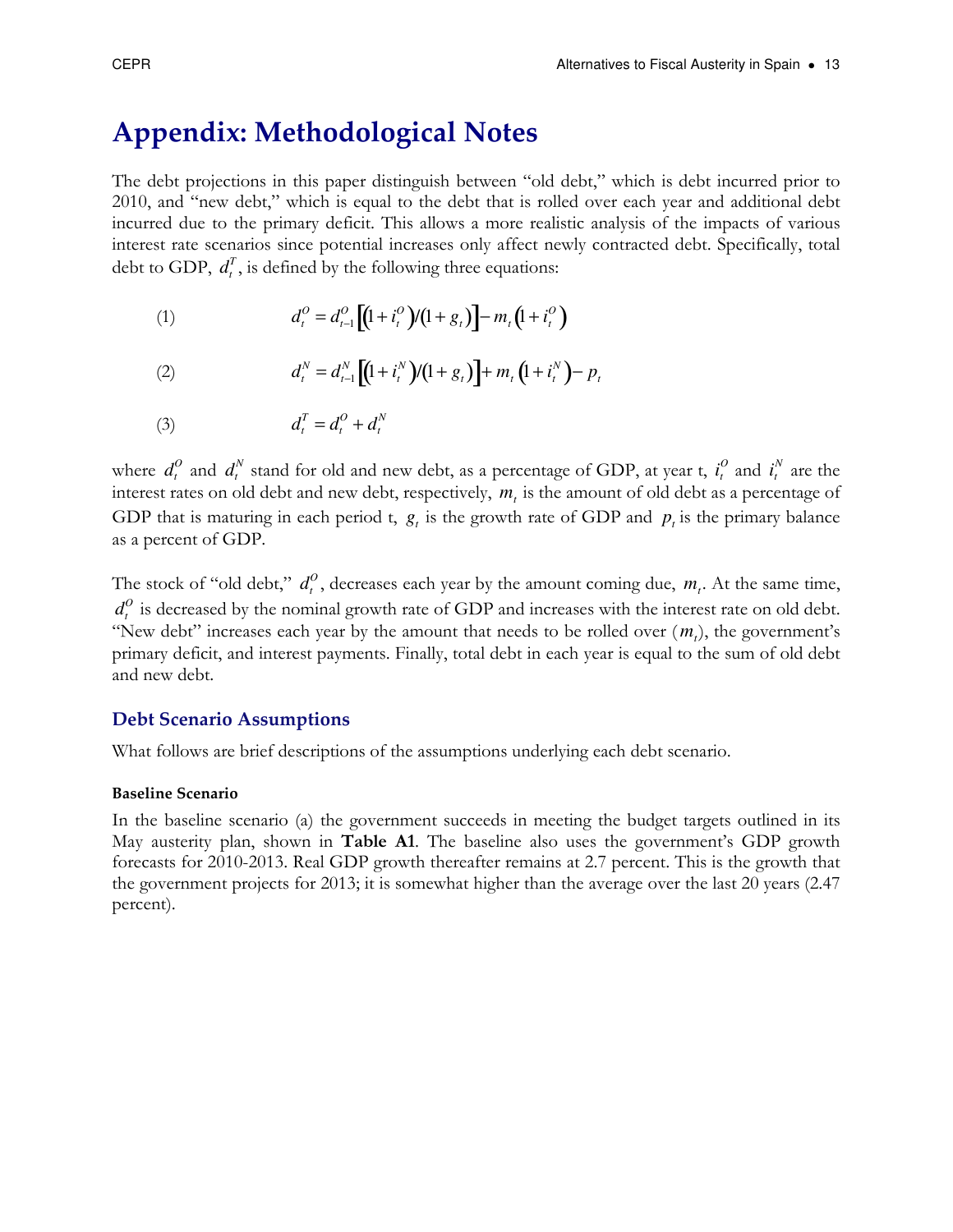|                        | 2009          | 2010   | 2011   | 2012   | 2013   | 2014   | 2015   | 2016   | 2017   | 2018   | 2019   | 2020   |
|------------------------|---------------|--------|--------|--------|--------|--------|--------|--------|--------|--------|--------|--------|
| Nominal Growth         | $-3.4$        | 0.9    | 2.3    | 3.6    | 4.1    | 4.3    | 4.5    | 4.5    | 4.5    | 4.5    | 4.5    | 4.5    |
| Real Growth            | $-3.6$        | $-0.3$ | 1.3    | 2.5    | 2.7    | 2.7    | 2.7    | 2.7    | 2.7    | 2.7    | 2.7    | 2.7    |
| <b>Budget Balance</b>  | $-11.2$       | $-9.3$ | $-6.0$ | $-4.4$ | $-3.0$ | $-3.0$ | $-3.0$ | $-3.0$ | $-3.0$ | $-3.0$ | $-3.0$ | $-3.0$ |
| <b>Primary Balance</b> | $-9.4$        | $-7.1$ | $-3.4$ | $-1.4$ | 0.1    | 0.1    | 0.1    | 0.1    | 0.1    | 0.1    | 0.1    | 0.1    |
| Gross Debt             | 53.2          | 62.0   | 66.6   | 68.7   | 69.0   | 69.2   | 69.2   | 69.2   | 69.2   | 69.2   | 69.2   | 69.2   |
| Net Debt               | 45.8          | 54.7   | 59.5   | 61.8   | 62.4   | 62.8   | 63.1   | 63.3   | 63.6   | 63.8   | 64.1   | 64.3   |
| Source: Authors'       | calculations. |        |        |        |        |        |        |        |        |        |        |        |

**TABLE A1 Baseline Scenario (percentage change and percent of GDP)** 

#### Lower Growth Scenarios

The next four scenarios build on the baseline in assuming that the government successfully implements its austerity plan but as a consequence experiences lower growth. Instead of using the government's GDP growth forecasts, this scenario assumes real GDP growth is -1.5 percent in 2010, -1 in 2011, -0.6 in 2012 and -0.3 in 2013. After 2013 growth converges linearly to 2.7 percent by 2020.

#### (a) Lower Growth

The lower growth scenario (a) uses the lower growth figures discussed above. The interest rate is set at four percent for the entire debt stock.

| Lower Growth Scenario (percentage change and percent of GDP) |               |        |        |        |        |      |      |      |      |      |      |      |
|--------------------------------------------------------------|---------------|--------|--------|--------|--------|------|------|------|------|------|------|------|
|                                                              | 2009          | 2010   | 2011   | 2012   | 2013   | 2014 | 2015 | 2016 | 2017 | 2018 | 2019 | 2020 |
| Nominal Growth                                               | $-3.4$        | $-0.3$ | 0.0    | 0.5    | 1.0    | 2.0  | 2.7  | 3.1  | 3.5  | 4.0  | 4.4  | 4.5  |
| Real Growth                                                  | $-3.6$        | $-1.5$ | $-1.0$ | $-0.6$ | $-0.3$ | 0.4  | 0.9  | 1.3  | 1.7  | 2.2  | 2.6  | 2.7  |
| Primary Balance                                              | $-9.4$        | $-7.1$ | $-3.4$ | $-1.4$ | 0.1    | 0.1  | 0.1  | 0.1  | 0.1  | 0.1  | 0.1  | 0.1  |
| Gross Debt                                                   | 53.2          | 62.6   | 68.5   | 72.3   | 74.4   | 75.7 | 76.6 | 77.2 | 77.4 | 77.3 | 76.9 | 76.4 |
| Net Debt                                                     | 45.8          | 54.9   | 60.5   | 64.0   | 65.8   | 67.0 | 67.8 | 68.3 | 68.5 | 68.4 | 68.0 | 67.6 |
| Source: Authors'                                             | calculations. |        |        |        |        |      |      |      |      |      |      |      |

#### **TABLE A2**

#### (b) Lower Growth: 6% Interest

The six percent interest rate scenario (b) uses the same assumptions as in the previous scenario only it assumes that creditors demand a six percent interest rate in order to hold Spain's public debt. In other words, the annual interest rate on new debt is six percent. The interest rate on old debt remains at four percent.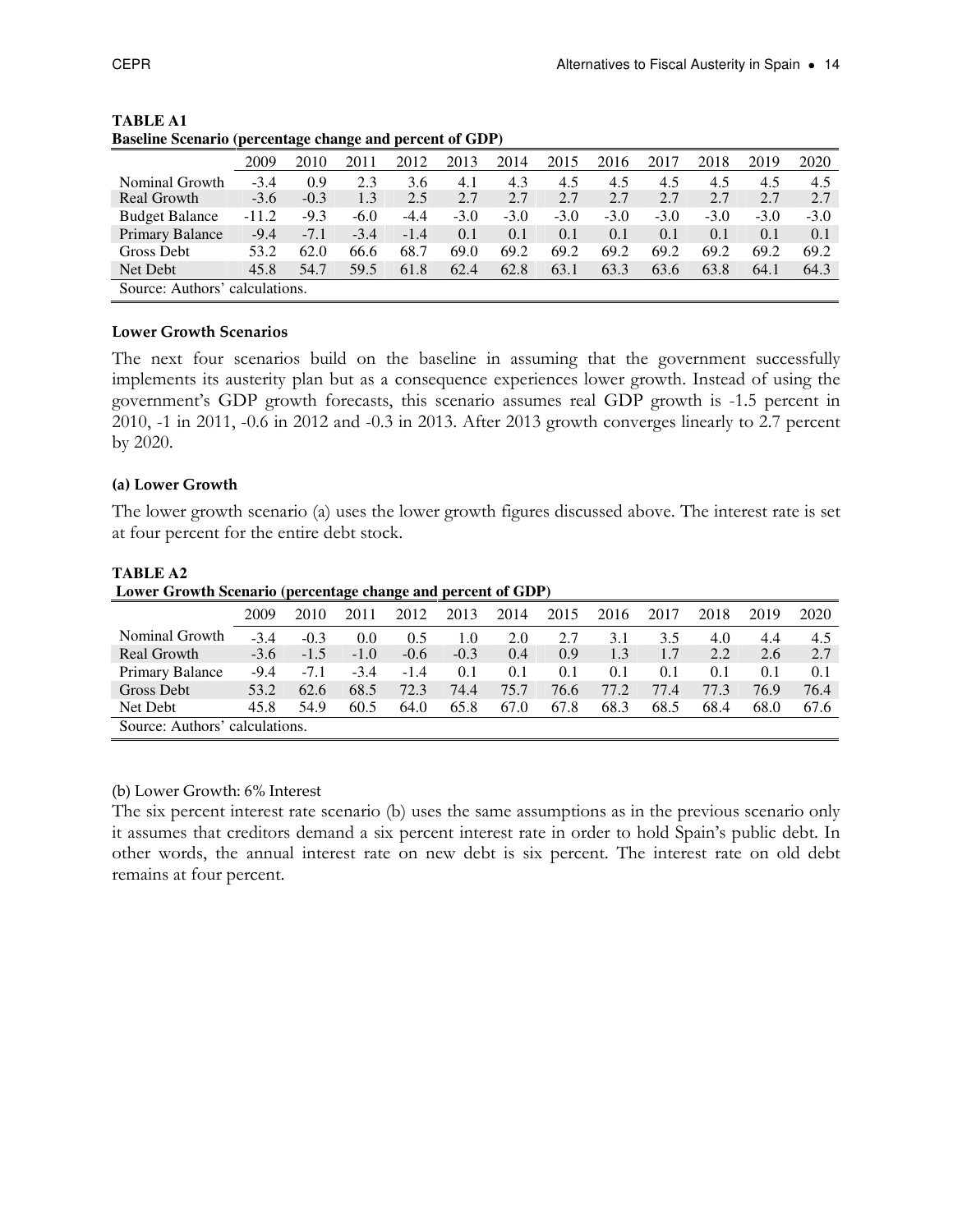|                                | 2009   | 2010   | 2011   | 2012   | 2013   | 2014 | 2015 | 2016 | 2017 | 2018 | 2019 | 2020 |
|--------------------------------|--------|--------|--------|--------|--------|------|------|------|------|------|------|------|
| Nominal Growth                 | $-3.4$ | $-0.3$ | 0.0    | 0.5    | 1.0    | 2.0  | 2.7  | 3.1  | 3.5  | 4.0  | 4.4  | 4.5  |
| Real Growth                    | $-3.6$ | $-1.5$ | $-1.0$ | $-0.6$ | $-0.3$ | 0.4  | 0.9  | 1.3  | 1.7  | 2.2  | 2.6  | 2.7  |
| Primary Balance                | $-9.4$ | $-7.1$ | $-3.4$ | $-1.4$ | 0.1    | 0.1  | 0.1  | 0.1  | 0.1  | 0.1  | 0.1  | 0.1  |
| Gross Debt                     | 53.2   | 62.7   | 69.1   | 73.5   | 76.3   | 78.5 | 80.4 | 81.9 | 83.2 | 84.2 | 84.9 | 85.5 |
| Net Debt                       | 45.8   | 55.0   | 61.0   | 65.2   | 67.7   | 69.8 | 71.5 | 73.0 | 74.2 | 75.2 | 75.9 | 76.6 |
| Source: Authors' calculations. |        |        |        |        |        |      |      |      |      |      |      |      |

**TABLE A3 Six Percent Interest Rate Scenario (percentage change and percent of GDP)** 

#### (c) Lower Growth: 7% Interest

**TABLE A4** 

This scenario is the same as (a) and (b) only that it assumes an annual interest rate of seven percent on new debt.

| Seven Percent Interest Rate Scenario (percentage change and percent of GDP) |        |        |        |        |        |      |      |      |      |      |      |      |
|-----------------------------------------------------------------------------|--------|--------|--------|--------|--------|------|------|------|------|------|------|------|
|                                                                             | 2009   | 2010   | 2011   | 2012   | 2013   | 2014 | 2015 | 2016 | 2017 | 2018 | 2019 | 2020 |
| Nominal Growth                                                              | $-3.4$ | $-0.3$ | 0.0    | 0.5    | 1.0    | 2.0  | 2.7  | 3.1  | 3.5  | 4.0  | 4.4  | 4.5  |
| Real Growth                                                                 | $-3.6$ | $-1.5$ | $-1.0$ | $-0.6$ | $-0.3$ | 0.4  | 0.9  | 1.3  | 1.7  | 2.2  | 2.6  | 2.7  |
| Primary Balance                                                             | $-9.4$ | $-7.1$ | $-3.4$ | $-1.4$ | 0.1    | 0.1  | 0.1  | 0.1  | 0.1  | 0.1  | 0.1  | 0.1  |
| Gross Debt                                                                  | 53.2   | 62.8   | 69.3   | 74.1   | 77.3   | 80.0 | 82.3 | 84.5 | 86.3 | 87.9 | 89.3 | 90.6 |
| Net Debt                                                                    | 45.8   | 55.1   | 61.3   | 65.8   | 68.7   | 71.3 | 73.5 | 75.5 | 77.4 | 79.0 | 80.3 | 81.7 |
| Source: Authors' calculations.                                              |        |        |        |        |        |      |      |      |      |      |      |      |

#### (d) Lower Growth: 8% Interest

This scenario is the same as (a) and (b) only that it assumes an annual interest rate of 8 percent on new debt.

| <b>TABLE A5</b>                                                             |  |
|-----------------------------------------------------------------------------|--|
| Eight Percent Interest Rate Scenario (percentage change and percent of GDP) |  |

|                  | 2009          | 2010   |        | 2012   | 2013   | 2014 | 2015 | 2016 | 2017 | 2018 | 2019 | 2020 |
|------------------|---------------|--------|--------|--------|--------|------|------|------|------|------|------|------|
| Nominal Growth   | $-3.4$        | $-0.3$ | 0.0    | 0.5    | 1.0    | 2.0  |      | 3.1  | 3.5  | 4.0  | 4.4  | 4.5  |
| Real Growth      | $-3.6$        | $-1.5$ | $-1.0$ | $-0.6$ | $-0.3$ | 0.4  | 0.9  | 1.3  | 1.7  | 2.2  | 2.6  | 2.7  |
| Primary Balance  | $-9.4$        | $-7.1$ | $-3.4$ | $-1.4$ | 0.1    | 0.1  | 0.1  | 0.1  | 0.1  | 0.1  | 0.1  | 0.1  |
| Gross Debt       | 53.2          | 62.9   | 69.6   | 74.7   | 78.3   | 81.5 | 84.4 | 87.1 | 89.6 | 91.9 | 94.0 | 96.1 |
| Net Debt         | 45.8          | 55.1   | 61.6   | 66.4   | 69.8   | 72.8 | 75.6 | 78.2 | 80.7 | 83.0 | 85.1 | 87.2 |
| Source: Authors' | calculations. |        |        |        |        |      |      |      |      |      |      |      |

#### Stimulus Scenarios

The following two scenarios consider what would happen if the government of Spain postponed fiscal tightening and instead kept the 2009 fiscal stimulus in place during 2010 and 2011. Specifically, total government expenditure remains constant at its 2009 level, 485 billion euros or 46.1 percent of 2009 GDP. We also assume the government does not implement its currently planned tax increases, which amount to 17.9 billion euros over 2010 and 2011.

#### (a) Basic Stimulus Scenario

We consider the effects of these changes in government spending and taxation on GDP using a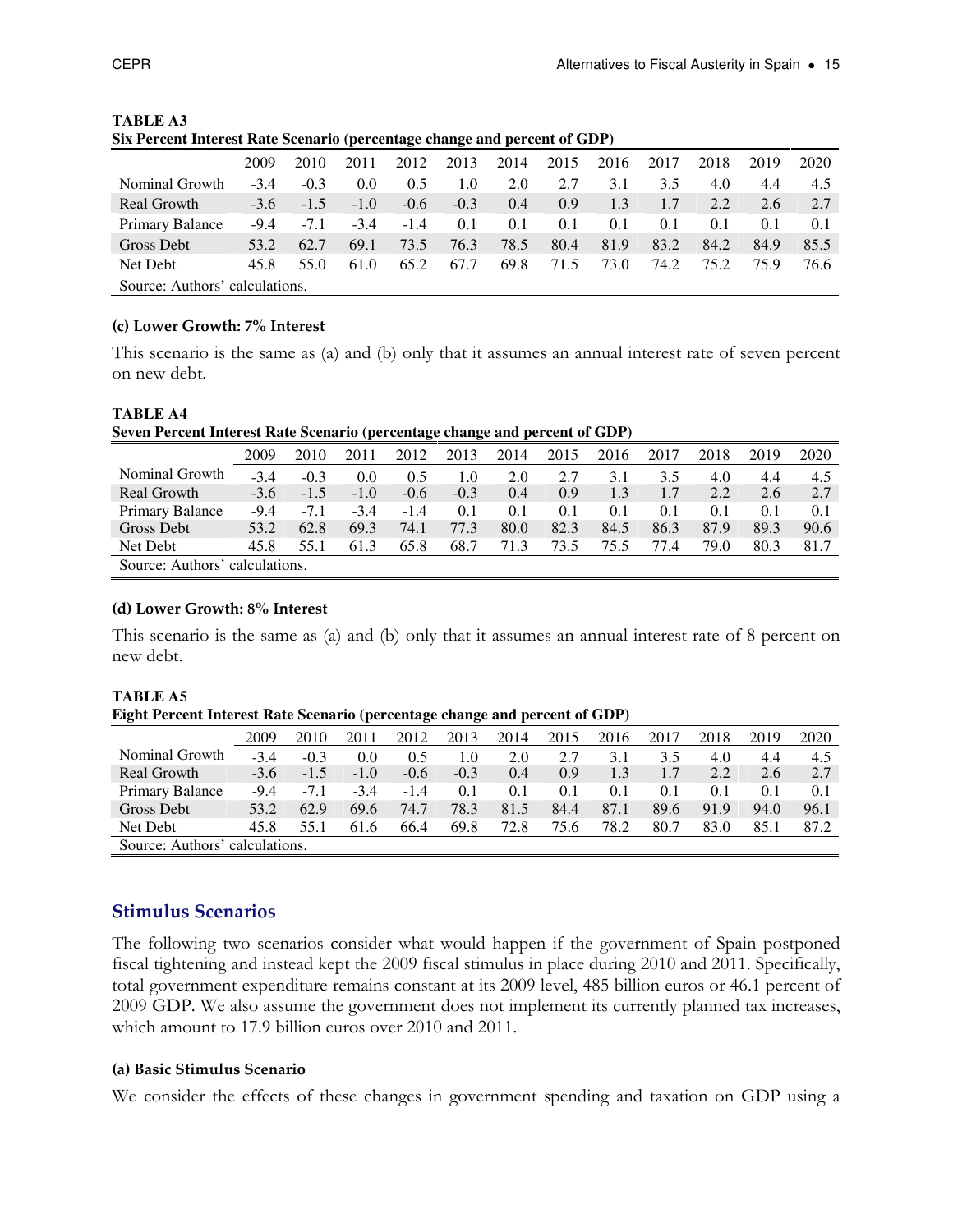spending multiplier of 1.2 and a multiplier of 0.4 for tax revenues, over a two-year horizon.<sup>19</sup> As can be seen in Table A6, below, real GDP growth equals 1.1 percent in 2010 and 1.7 percent in 2011, and GDP surpasses its 2008 level by 2011. Real GDP growth then converges to its long-run rate of 2.7 percent by 2014 and remains constant thereafter.

Government revenue during 2010 and 2011 grows at the same rate as forecast by the government of Spain, but taking into account the effect of higher GDP growth. To do this we scale up government revenues assuming an income elasticity of revenue of 1.<sup>20</sup> The result is a government primary deficit of 7.7 and 5.2 percent of GDP in 2010 and 2011, respectively. We assume the government gradually reduces its primary deficit in the following years. Specifically, the primary balance converges linearly to a 0.1 percent of GDP surplus by 2016.

Interest rates in this scenario are the same as in the baseline—four percent for both old and new debt.

| <b>Basic Stimulus Scenario (percentage change and percent of GDP)</b> |               |        |        |        |        |        |        |      |      |      |      |      |  |
|-----------------------------------------------------------------------|---------------|--------|--------|--------|--------|--------|--------|------|------|------|------|------|--|
|                                                                       | 2009          | 2010   | 2011   | 2012   | 2013   | 2014   | 2015   | 2016 | 2017 | 2018 | 2019 | 2020 |  |
| Nominal Growth                                                        | $-3.4$        | 2.3    | 2.7    | 3.6    | 4.1    | 4.3    | 4.5    | 4.5  | 4.5  | 4.5  | 4.5  | 4.5  |  |
| Real Growth                                                           | $-3.6$        | 1.1    | 1.7    | 2.5    | 2.7    | 2.7    | 2.7    | 2.7  | 2.7  | 2.7  | 2.7  | 2.7  |  |
| Primary Balance                                                       | $-9.4$        | $-7.7$ | $-5.2$ | $-4.3$ | $-3.2$ | $-2.1$ | $-1.1$ | 0.1  | 0.1  | 0.1  | 0.1  | 0.1  |  |
| Gross Debt                                                            | 53.2          | 61.8   | 67.8   | 72.4   | 75.5   | 77.4   | 78.1   | 77.6 | 77.1 | 76.6 | 76.1 | 75.7 |  |
| Net Debt                                                              | 45.8          | 54.3   | 60.2   | 64.7   | 67.9   | 69.8   | 70.5   | 70.1 | 69.6 | 69.2 | 68.7 | 68.3 |  |
| Source: Authors'                                                      | calculations. |        |        |        |        |        |        |      |      |      |      |      |  |

#### **TABLE A6 Basic Stimulus Scenario (percentage change and percent of GDP)**

#### (b) Central Bank Debt Purchase Scenario

This scenario uses all the same assumptions as the basic stimulus scenario discussed above. What is different is that in this case we assume European authorities purchase debt from the Spanish government in the amount of four percent of GDP in 2010 and 2011. In other words, the stock of net new debt in 2010 and 2011 is lower by four percent of GDP in both years.

#### **TABLE A7**

**Central Bank Debt Purchase Scenario (percentage change and percent of GDP)** 

|                  |               |        |        | -      | o      |        |        |      |      |      |      |      |
|------------------|---------------|--------|--------|--------|--------|--------|--------|------|------|------|------|------|
|                  | 2009          | 2010   |        | 2012   | 2013   | 2014   | 2015   | 2016 | 2017 | 2018 | 2019 | 2020 |
| Nominal Growth   | $-3.4$        | 2.3    | 2.7    | 3.6    | 4.1    | 4.3    | 4.5    | 4.5  | 4.5  | 4.5  | 4.5  | 4.5  |
| Real Growth      | $-3.6$        | 1.1    | 1.7    | 2.5    | 2.7    | 2.7    | 2.7    | 2.7  | 2.7  | 2.7  | 2.7  | 2.7  |
| Primary Balance  | $-9.4$        | $-7.7$ | $-5.2$ | $-4.3$ | $-3.2$ | $-2.1$ | $-1.1$ | 0.1  | 0.1  | 0.1  | 0.1  | 0.1  |
| Gross Debt       | 53.2          | 61.8   | 67.8   | 72.4   | 75.5   | 77.4   | 78.1   | 77.6 | 77.1 | 76.6 | 76.1 | 75.7 |
| Net Debt         | 45.8          | 50.3   | 52.2   | 56.6   | 59.8   | 61.8   | 62.5   | 62.1 | 61.7 | 61.3 | 60.9 | 60.5 |
| Source: Authors' | calculations. |        |        |        |        |        |        |      |      |      |      |      |

 $\overline{a}$ 19 Estimates by the OECD (2001) place the Euro Area multiplier at 1.2 over a one-year horizon. IMF (2009) reviews this literature extensively and reports similar values for spending multipliers, and taxation multipliers in the range of 0.4 to 0.5 over two-year horizons.

<sup>20</sup> This is a fairly conservative revenue elasticity for Spain. IMF (1999) estimates that Spain's overall elasticity of revenue with respect to GDP growth is 1.25. Most Eurozone countries have revenue elasticities of about 1.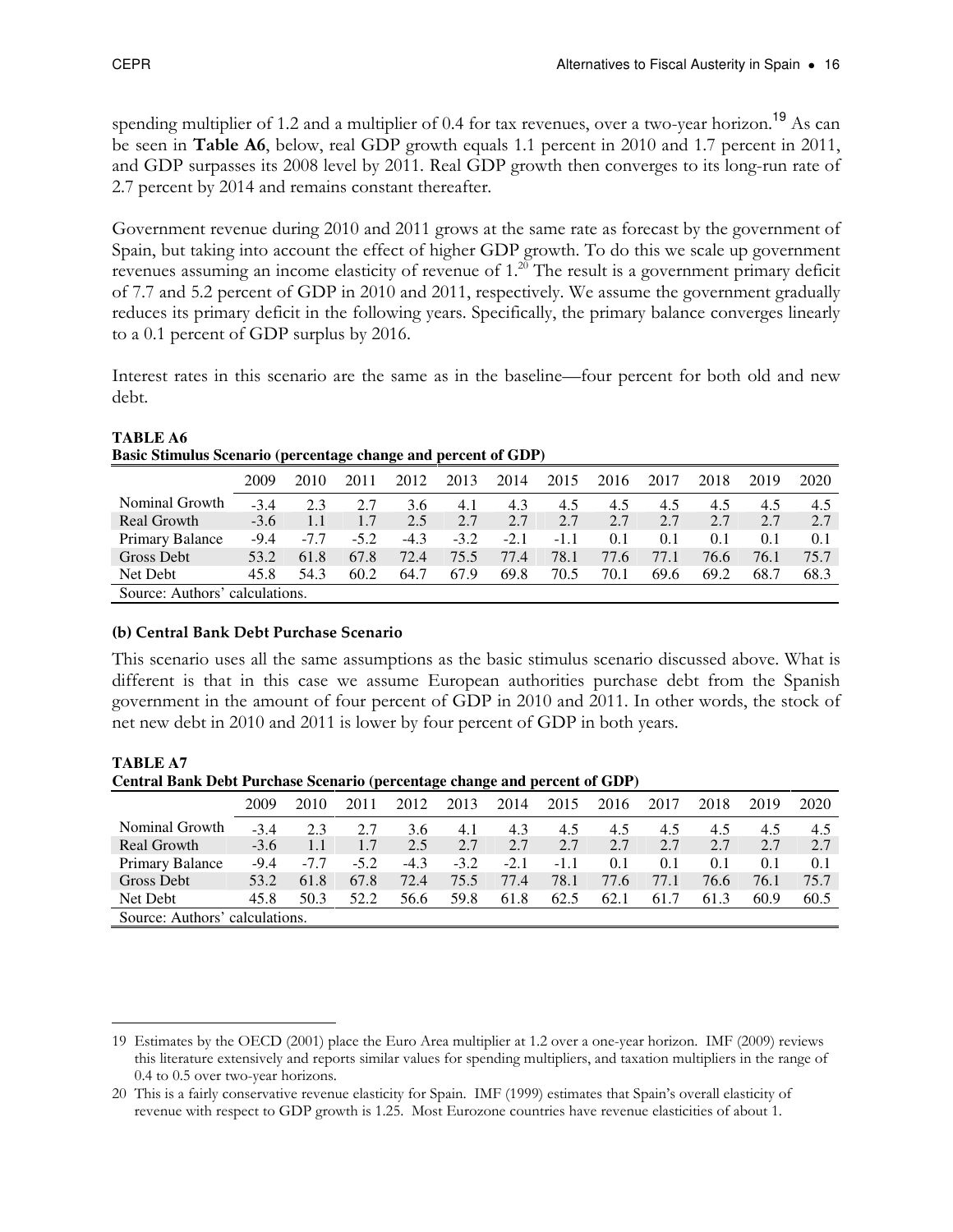## References

Agence France-Presse. 2010a. "Spain Defies Ratings Warnings with Bond Sale." July 1. http://www.google.com/hostednews/afp/article/ALeqM5jTCALQ4rdi\_irf1dNPn\_w03Gu0CQ

Agence France-Presse. 2010b. "Spanish Govt Approves Labour Market Overhaul." June 16. http://www.google.com/hostednews/afp/article/ALeqM5iHH6midIjNdYNf1-\_vDsUO-JCBSg

Baker, Dean. 2007. "2007 Housing Bubble Update: 10 Economic Indicators to Watch." Washington, DC: Center for Economic and Policy Research. http://www.cepr.net/documents/publications/housing\_indicators\_2007\_02.pdf

Baker, Dean. 2008. "The Housing Bubble and the Financial Crisis." Real-World Economic Review, 46. http://www.paecon.net/PAEReview/issue46/Baker46.pdf

Baker, Dean. 2009. "The Housing Crash Recession and the Case for a Third Stimulus." Washington, DC: Center for Economic and Policy Research. http://www.cepr.net/documents/publications/housing-crash-recession-2009-03.pdf

Banco de España. 2010. "Boletín del Mercado de Deuda Pública." http://www.bde.es/webbde/es/mercadeuda/mercadeuda.html

Blanchard, Olivier, Giovanni Dell'Ariccia, and Paolo Mauro. 2010. "Rethinking Macroeconomic Policy." Washington, DC: International Monetary Fund. http://www.imf.org/external/pubs/ft/spn/2010/spn1003.pdf

Bloomberg. 2010. "Spain Loses AAA Rating at Fitch as Europe Battles Debt Crisis." May 29. http://noir.bloomberg.com/apps/news?pid=newsarchive&sid=a5vlmlmZJB2s

Braun, Anton and Díaz-Giménez. 2010. "Spain, Japan, and the Dangers of Early Fiscal Tightening." Fundación de Estudios de Economía Aplicada. www.fedea.es/pub/papers/2010/dt2010-14.pdf

Businessweek. 2010. "Spain Defends Labor Reforms as Strike Call Looms." June 15. http://www.businessweek.com/ap/financialnews/D9GBMJT00.htm

Congressional Budget Office. 2010. "The Budget and Economic Outook: Fiscal Years 2010 to 2010." Washington, DC. http://www.cbo.gov/ftpdocs/108xx/doc10871/01-26-Outlook.pdf

Dalsgaard, Thomas, Christophe André and Pete Richardson. 2001. "Standard Shocks in the OECD Interlink Model." Organization of Economic Cooperation and Development, Economics Department Working Paper No 306, September. http://www.oecd.org/dataoecd/55/30/34901307.pdf

de Castro, Francisco. 2006. "The Macroeconomic Effects of Fiscal Policy in Spain." Banco de España, Working Paper No. 0311. http://www.bde.es/webbde/Secciones/ Publicaciones/PublicacionesSeriadas/DocumentosTrabajo/03/Fic/dt0311e.pdf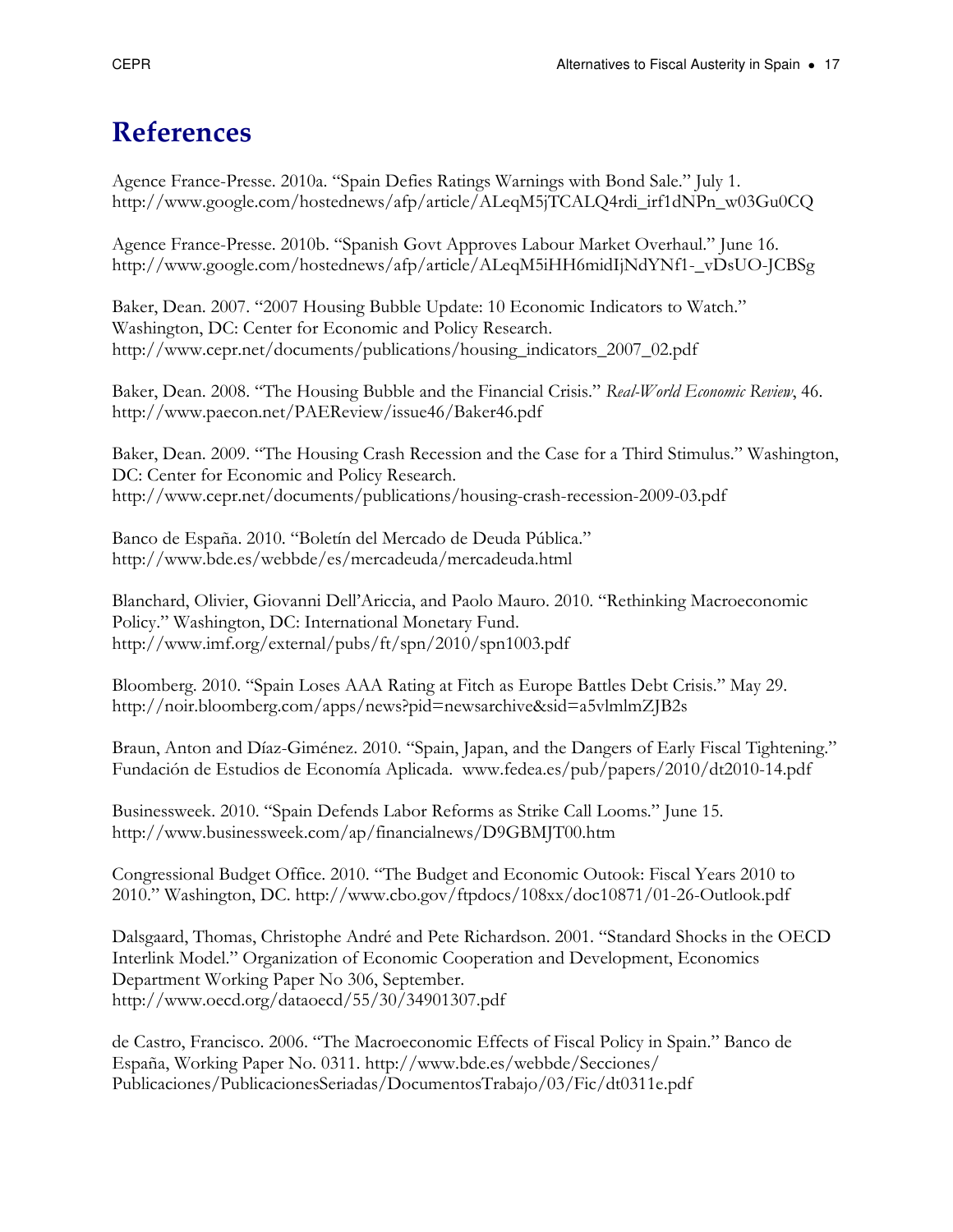Dickey, William T. et al. 2007. "How Wages Change: Micro Evidence from the International Wage Flexibility Project." Federal Reserve Bank of New York, Staff Report No. 275. http://www.newyorkfed.org/research/staff\_reports/sr275.pdf

Giorno, Claude, Pete Richardson, Deborah Roseveare and Paul van den Noord. 1995. "Estimating Potential Output, Output Gaps and Structural Budget Balances." Organization of Economic Cooperation and Development, Economic Studies, No. 24. http://www.oecd.org/dataoecd/2/43/33928808.pdf

Hagermann, Robert. 1999. "The Structural Budget Balance: The IMF's Methodology." IMF, Working Papers, No. WP/99/95, July. http://www.imf.org/external/pubs/ft/wp/1999/wp9995.pdf

IMF. 2008a. "Republic of Latvia: Request for Stand-By Arrangement." http://www.imf.org/external/pubs/cat/longres.cfm?sk=22586.0

IMF. 2008b. World Economic Outlook Database. October. http://www.imf.org/external/pubs/ft/weo/2008/02/weodata/index.aspx

IMF. 2009a. World Economic Outlook Database. April. http://www.imf.org/external/pubs/ft/weo/2009/01/weodata/index.aspx

IMF. 2009b. World Economic Outlook Database. October. http://www.imf.org/external/pubs/ft/weo/2009/02/weodata/index.aspx

IMF. 2010a. "Fiscal Monitor: Navigating the Fiscal Challenges Ahead." Fiscal Affairs Department, May. http://www.imf.org/external/pubs/ft/fm/2010/fm1001.pdf

IMF. 2010b. World Economic Outlook Database. April. http://www.imf.org/external/pubs/ft/weo/2010/01/weodata/index.aspx

Ministerio de Economía y Hacienda. 2010. "Spain Stability Program Update."

Rosnick, David and Mark Weisbrot. 2007. "Political Forecasting? The IMF's Flawed Growth Projections for Argentina and Venezuela." Washington, DC: Center for Economic and Policy Research. http://www.cepr.net/documents/publications/imf\_forecasting\_2007\_04.pdf

Reuters. 2010. "Moody's Puts Spain AAA Rating on Review for Cut." June 30. http://www.reuters.com/article/idUSN3024242220100630

Spilimbergo, Antonio, Steve Symansky and Martin Schindler. 2009. "Fiscal Multipliers." IMF Staff Position Notes.

Tesoro Público de España. 2010. "Accelerating Fiscal Adjustment and Structural Rebalancing in Spain."

Tesoro Público de España. 2010. "Boletín de Estadisticas." http://www.tesoro.es/sp/home/estadistica.asp